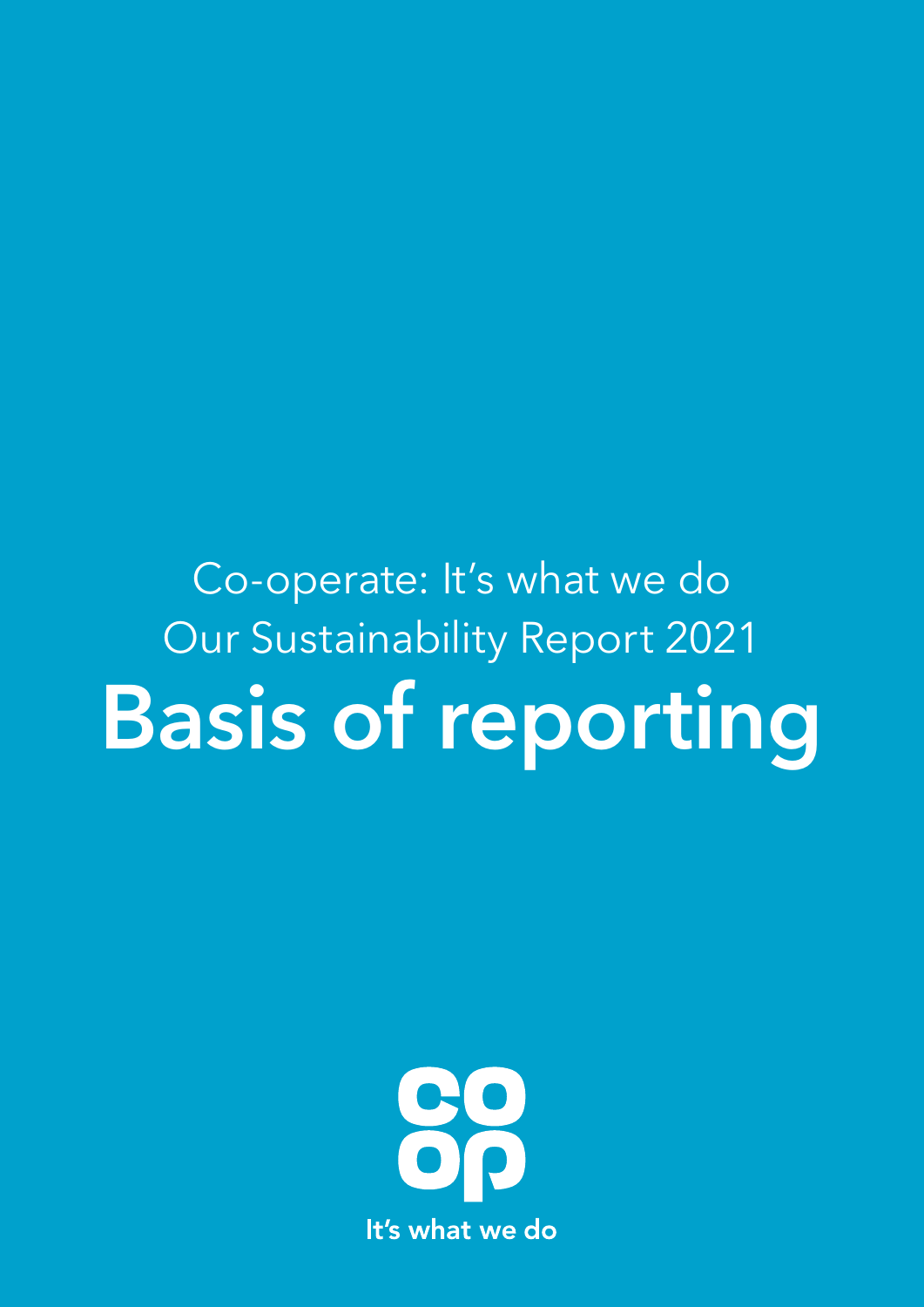# <span id="page-1-0"></span>About this document

This document explains the methodology we use to collect and calculate data reported in our annual Co-operate Report (available at [www.coop.co.uk/cooperate-report\)](http://www.coop.co.uk/cooperate-report).

It covers our most material datasets, including the majority of data in scope of our external assurance process.

It also sets out how we measure progress against the targets we have set ourselves.

We aim to update this document on an annual basis alongside our Co-operate Report to reflect any changes in methodology. This document was last updated April 2022.

# **Contents**

| <b>Scope of Reporting</b>            |    |
|--------------------------------------|----|
| <b>Targets</b>                       | 4  |
| <b>Indicators</b>                    | 7  |
| Membership and democracy             | 7  |
| <b>Community investment</b>          | 8  |
| Colleague community activity         | 9  |
| Greenhouse gas (GHG) emissions       | 10 |
| <b>Energy used</b>                   | 12 |
| <b>Electricity from renewables</b>   | 13 |
| Operational waste                    | 14 |
| Packaging                            | 15 |
| Food waste                           | 16 |
| Food redistributed                   | 17 |
| <b>Fish and Seafood</b>              | 18 |
| <b>Animal welfare</b>                | 19 |
| <b>Wood and paper</b>                | 21 |
| <b>FSC Coffins</b>                   | 22 |
| Palm oil                             | 23 |
| Soy                                  | 24 |
| <b>Ethical trade</b>                 | 25 |
| <b>Fairtrade</b>                     | 28 |
| <b>Healthier products</b>            | 30 |
| <b>Gender and Ethnicity</b>          | 31 |
| Colleague age                        | 32 |
| Number of colleagues                 | 33 |
| <b>Health and safety</b>             | 34 |
| Restating and re-baselining criteria | 35 |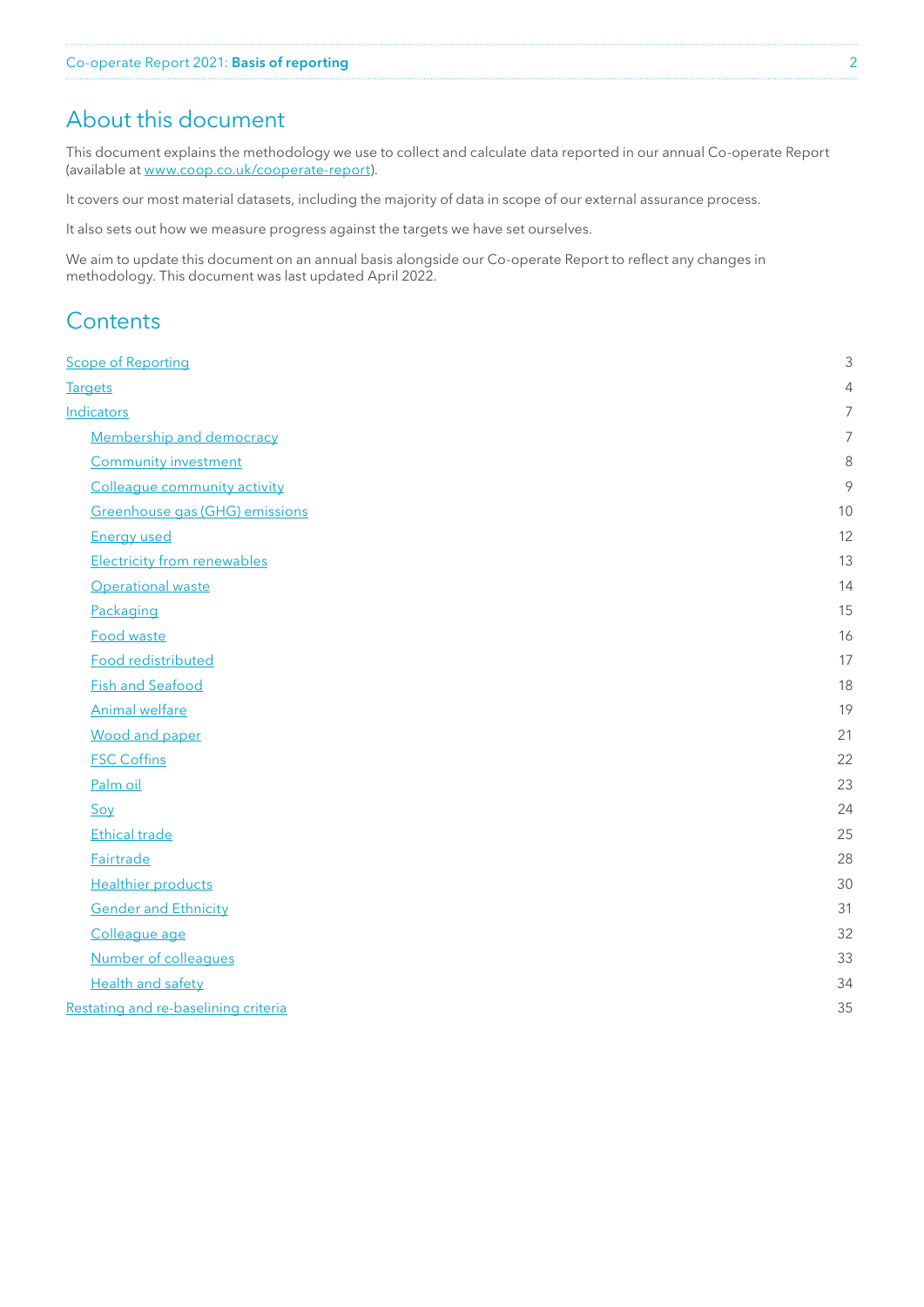# <span id="page-2-0"></span>Scope of reporting

Performance relates to the 52-week year ending 3 January 2022 (unless otherwise stated) and to our operations and stakeholders. It covers those businesses wholly owned by the Co-operative Group Limited as at 3 January 2022.

This Report relates to the performance of the business as a whole unless otherwise stated (in some instances we refer to a particular business unit, and this is stated clearly). Reporting on sourcing impacts of products sold by Co-op Food focuses on Co-op branded products, unless otherwise stated, with the exception of indirect GHG emission reporting which (following best practice around Scope 3 accounting) covers all products sold. Co-op branded product sales accounted for 44.4% of total Co-op Food turnover in 2021 (2020: 44.7%). Like other retailers, we have greater influence over own-brand products than we do over other branded products, and our priority continues to be to improve the sustainability of these products.

Through our Nisa wholesale business, we are the exclusive wholesale supplier to Costcutter Supermarkets Group (CSG) and the Costcutter, Mace, Simply Fresh, Supershop and Kwik Save convenience stores across its network. 90% of Nisa partners stock our Co-op own-brand products; and in 2021, Nisa served 546 new independent stores.

These stores are not under Co-op's operational control and are out of scope of our reporting, with the only exception being a small number of stores covered by direct logistics and distribution, the impact of which is included in our 'Scope 1' greenhouse gas data.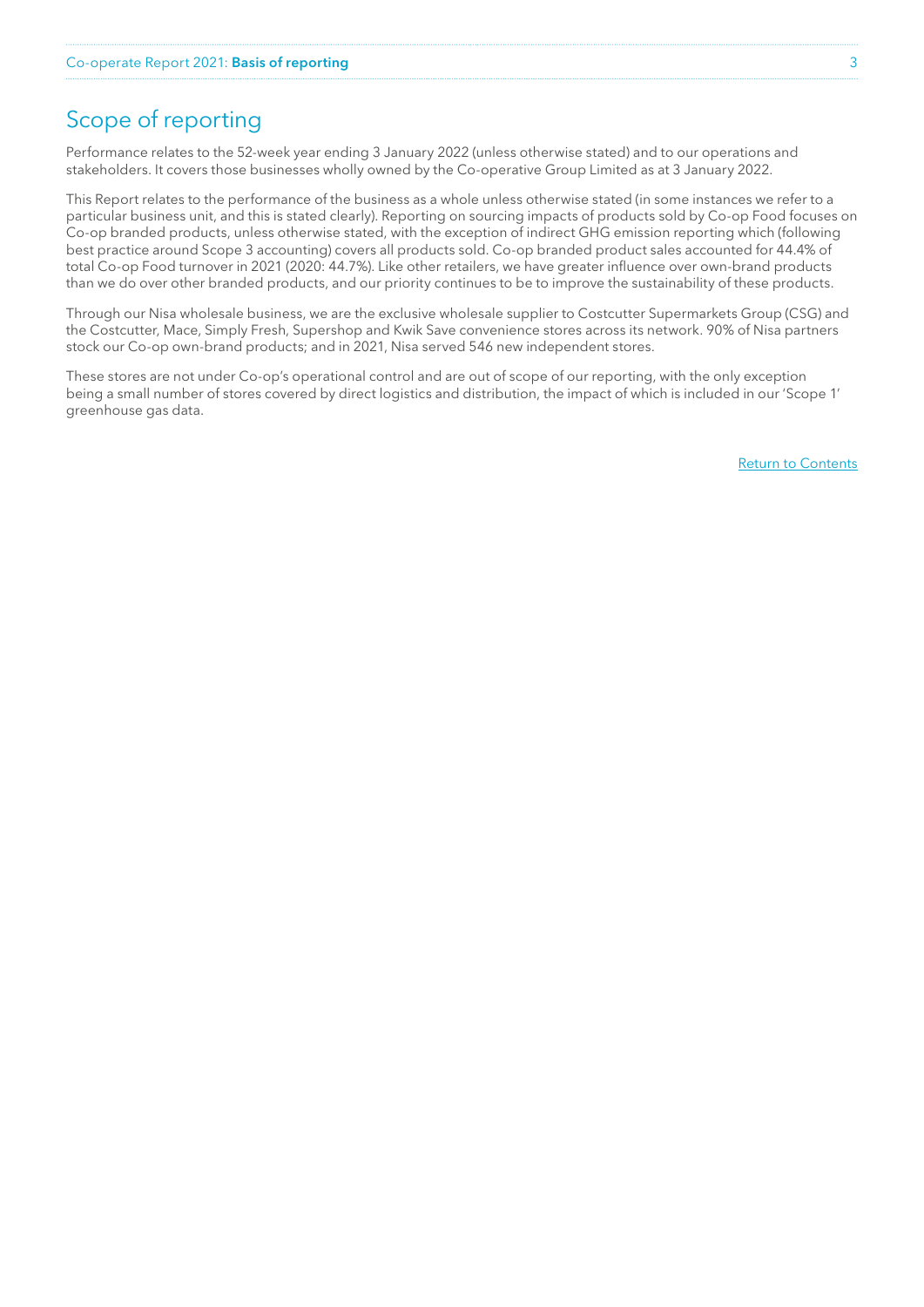# <span id="page-3-0"></span>Targets

The table below outlines the targets that have been developed as part of our responsible business strategies and were agreed in early 2022. To be transparent we've outlined how we'll measure progress against each target.

| Pillar                   | <b>Report section</b>             | 2022 Targets                                                                                                                                                                                                                                                                                                          | <b>Measure</b>                                                                                                                                                                           |
|--------------------------|-----------------------------------|-----------------------------------------------------------------------------------------------------------------------------------------------------------------------------------------------------------------------------------------------------------------------------------------------------------------------|------------------------------------------------------------------------------------------------------------------------------------------------------------------------------------------|
| Fairer for our<br>people | Colleagues                        | We will increase our Minority Ethnic<br>leadership representation from 3% to 6% by<br>2022 and 10% by 2025                                                                                                                                                                                                            | KPI: % of our leaders from an ethnic minority<br>background                                                                                                                              |
|                          |                                   | By the end of 2022, we aim to double the<br>number of managers who have received<br>mental health training from 1,500 to 3,000                                                                                                                                                                                        | KPI: Number of managers receiving mental<br>health training                                                                                                                              |
|                          |                                   | We will commit to hosting a minimum of<br>750 apprentices on our programmes at any<br>one time, and make sure these programmes<br>enable personal development and align to our<br>business priorities. In addition, we have made<br>a commitment to support a minimum of 500<br>apprentices through Co-op Levy Share. | KPI: Number of apprentices on programme<br>Number of apprentices supported through<br>Levy Share                                                                                         |
|                          |                                   | We will achieve a colleague engagement<br>index score of 74%, as measured through our<br>colleague survey                                                                                                                                                                                                             | KPI: overall engagement score (%)                                                                                                                                                        |
|                          | Ethical Trade and<br>Human Rights | We will improve the lives of workers by<br>carrying out independent human rights<br>impact assessments in three high-risk supply<br>chains by mid-2022, using our findings to<br>drive change                                                                                                                         | Deliverable: Three Independent Human<br>Rights Impact assessments will be published<br>on our website during 2022.                                                                       |
|                          |                                   | We will champion the role of women and<br>vulnerable people in our supply chains and<br>will develop and launch a gender strategy in<br>2022                                                                                                                                                                          | Deliverable: Gender strategy launched                                                                                                                                                    |
|                          |                                   | We will eliminate illegal and unfair recruitment<br>fees in our global supply chains by 2025                                                                                                                                                                                                                          | Deliverable: In 2022 we will continue to<br>work with key suppliers to map the use<br>of recruitment fees and identify hotspots,<br>develop action plans, key actions and<br>next steps. |
|                          |                                   |                                                                                                                                                                                                                                                                                                                       | Deliverable: Responsible Recruitment<br>Policy launched                                                                                                                                  |
|                          |                                   | We will share details of suppliers at all tiers of<br>three of our highest-risk food categories by<br>the end of 2022                                                                                                                                                                                                 | Deliverable: supplier details published                                                                                                                                                  |
|                          | Fairtrade                         | In 2022, we will set targets to achieve our<br>ambition to be the UK's biggest supporter of<br>Fairtrade, based on the metrics we developed<br>in 2020                                                                                                                                                                | Deliverable: targets set                                                                                                                                                                 |
|                          | Responsible<br>Procurement        | We will continue to explore opportunities to<br>promote and encourage the use of diverse<br>suppliers within our own and our wider supply<br>chains as we enter a phase of discovery to<br>target the barriers to entry                                                                                               | Deliverable: Narrative account of the progress<br>made against supplier diversity programme                                                                                              |
|                          | <b>Healthy living</b>             | Our Co-op GRO products will continue to be<br>no more expensive than their meat and dairy-<br>based equivalent                                                                                                                                                                                                        | KPI: Number of Co-op GRO products which<br>are more expensive than their meat and dairy<br>equivalent                                                                                    |
|                          |                                   | Co-op brand products which are 'reduced'<br>or 'light' alternatives to a standard line will<br>continue to be no more expensive (based on<br>price per kg)                                                                                                                                                            | KPI: Number of Co-op brand products<br>which are 'reduced' or 'light'<br>alternatives to a standard line that are<br>more expensive (based on price/kg)                                  |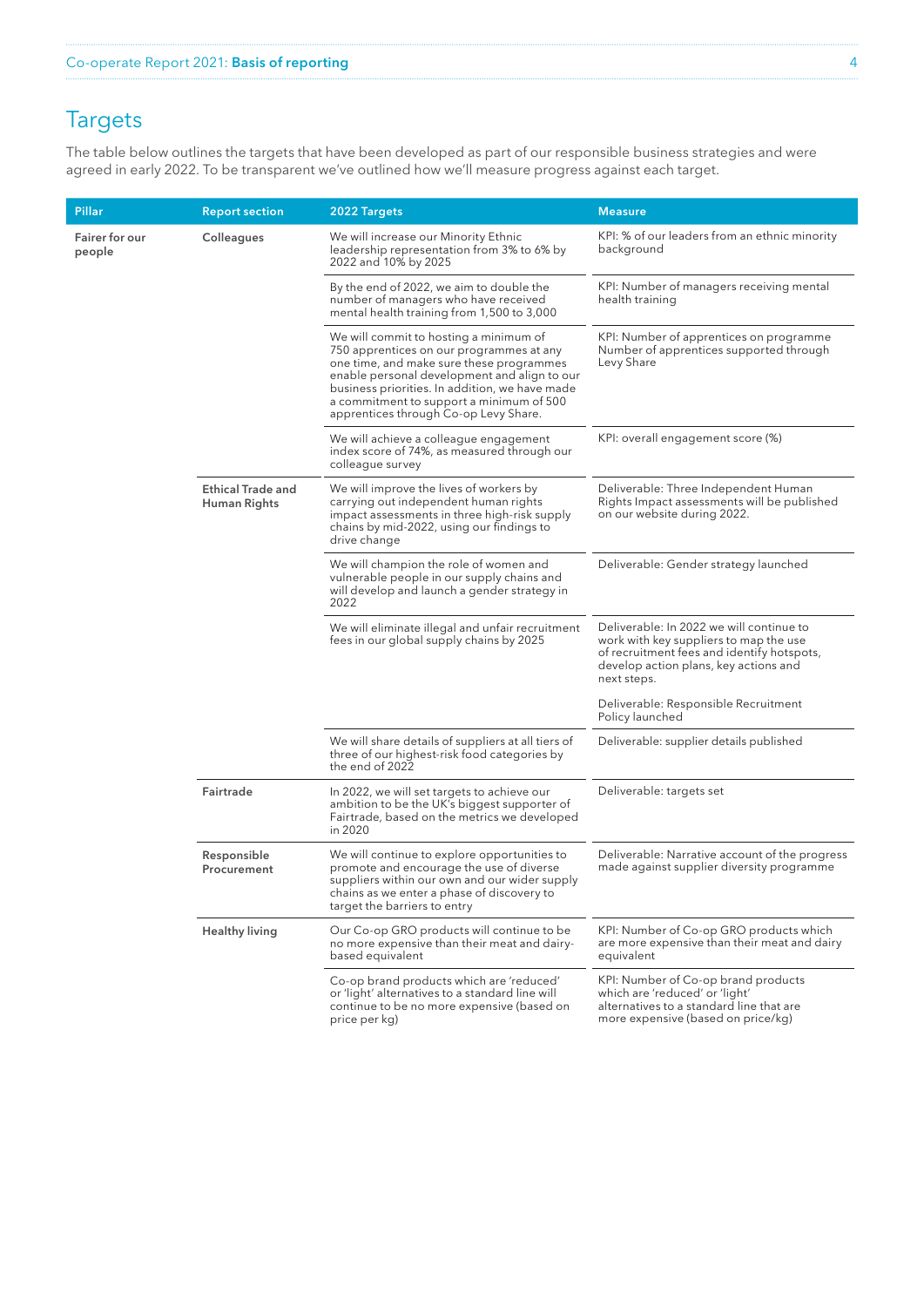| Pillar                                       | <b>Report section</b>          | 2022 Targets                                                                                                                                                                                                   | <b>Measure</b>                                                                                                                                                                                                                |
|----------------------------------------------|--------------------------------|----------------------------------------------------------------------------------------------------------------------------------------------------------------------------------------------------------------|-------------------------------------------------------------------------------------------------------------------------------------------------------------------------------------------------------------------------------|
| Fairer for our<br>members and<br>communities | Community                      | By the end of 2022, we will signpost over<br>a million people to mental wellbeing<br>support including information, services and<br>community activity                                                         | KPI: Number of people signposted to<br>sources of mental wellbeing support, including<br>information, services and community activity                                                                                         |
|                                              |                                |                                                                                                                                                                                                                | Definition Signposting activity includes -<br>Member join-ins, Member Pioneers, Co-operate<br>platform, Funeralcare bereavement activity<br>and activity to signpost to Mind, SAMH, inspire,<br>Employee assistance programme |
|                                              |                                | By the end of 2022, we will support 15,000<br>people to improve their resilience and<br>mental wellbeing through our charity<br>partnership services                                                           | KPI: Number of people supported                                                                                                                                                                                               |
|                                              |                                | By end of 2022, we will have identified 350<br>Community Fridge locations and piloted a<br>Community Food Hub, with a total of 25 more<br>Community Food hubs identified                                       | KPI: Number of community fridge locations<br>identified<br>Number of food hubs identified                                                                                                                                     |
|                                              |                                | By the end of 2022 the Co-op Academies Trust<br>will have developed a pipeline to increase<br>the number of academies to 40                                                                                    | KPI: Number of Academies in the Co-op<br>Academies Trust                                                                                                                                                                      |
|                                              |                                | By the end of 2022, we will have enabled<br>6,400 young people to develop skills which<br>improve their own futures and make a                                                                                 | KPI: Number of young people participating in<br>peer research and social action initiative                                                                                                                                    |
|                                              |                                | difference to their communities, as well as<br>having enabled 3,500 diverse young people<br>to access work experience or employment<br>opportunities at the Co-op, Co-op Academies<br>and through our partners | Number of young people (16-25)<br>accessing work experience or employment<br>opportunities at Co-op/partners                                                                                                                  |
|                                              |                                | By the end of 2022, through Co-operate,<br>we will have encouraged 10,000 people to<br>connect to local opportunities to support their<br>local community                                                      | KPI: Number of connections in local<br>communities as a result of Co-operate                                                                                                                                                  |
|                                              |                                | In 2022 more than £20m will be raised to<br>support local communities through members<br>choosing Co-op                                                                                                        | KPI: £ Given to communities through<br>Local Community Fund and Community<br>partnerships fund                                                                                                                                |
|                                              |                                | In 2022 we will invest 113,000 hours for<br>Member Pioneers to engage with people to<br>support the delivery of our Co-op missions<br>and increase co-operation in our communities                             | KPI: Number of Member Pioneer Engagement<br>Hours                                                                                                                                                                             |
|                                              | Membership and<br>Co-operation | We aim to recruit 550,000 new members by<br>the end of 2022 with 4.28m active members                                                                                                                          | KPI: Number of new Members recruited.                                                                                                                                                                                         |
|                                              |                                | The National Members' Council will take<br>action to increase the number of ethnic<br>minority candidates standing for election to<br>the Council, in order to be reflective of our<br>Co-op Communities       | KPI: % Candidates standing for Election to<br>the National Members Council form ethinic<br>minorities. Our Co-op communities are<br>defined as areas in which the Co-op Group<br>trades.                                      |
| Fairer for our planet                        | <b>Climate Change</b>          | We have reached our 2025 target for direct<br>emissions three years early and will refresh our<br>science-based target pathway in 2022                                                                         | Deliverable: new target submitted for SBTi<br>approval                                                                                                                                                                        |
|                                              |                                | Approved science-based target: We will<br>reduce product-related absolute GHG<br>emissions by 11% by 2025, compared to 2016,<br>in line with ambitious best practice as defined<br>by the SBTI coalition       | KPI: % reduction in indirect GHG emissions vs<br>2016 baseline                                                                                                                                                                |
|                                              |                                | Long term goal: We will reach net zero GHG<br>emissions from both operations and products<br>by 2040 at the latest                                                                                             | (progress against this long-term goal is<br>measured via the targets above)                                                                                                                                                   |
|                                              |                                | We will support other co-operatives, NGOs<br>and communities to address their climate<br>change impacts through the purchase of green<br>energy and advice services via Co-op Power                            | Deliverable: Narrative account of the provision<br>of green energy to co-operatives, Co-op<br>suppliers and other organisations                                                                                               |
|                                              | <b>Resource Use</b>            | We will reduce food waste generated in our<br>stores and depots by 50%<br>by 2030, compared to 2015                                                                                                            | KPI: % reduction in food waste vs 2015<br>baseline                                                                                                                                                                            |
|                                              |                                | We will reduce our plastic packaging by 15%<br>by the end of 2022, compared to 2018                                                                                                                            | KPI: % reduction in plastic packaging since<br>2018 per 1% market share                                                                                                                                                       |
|                                              |                                | We will reduce water consumption across our<br>properties by 10% by 2025 compared to 2020                                                                                                                      | KPI: % water reduction                                                                                                                                                                                                        |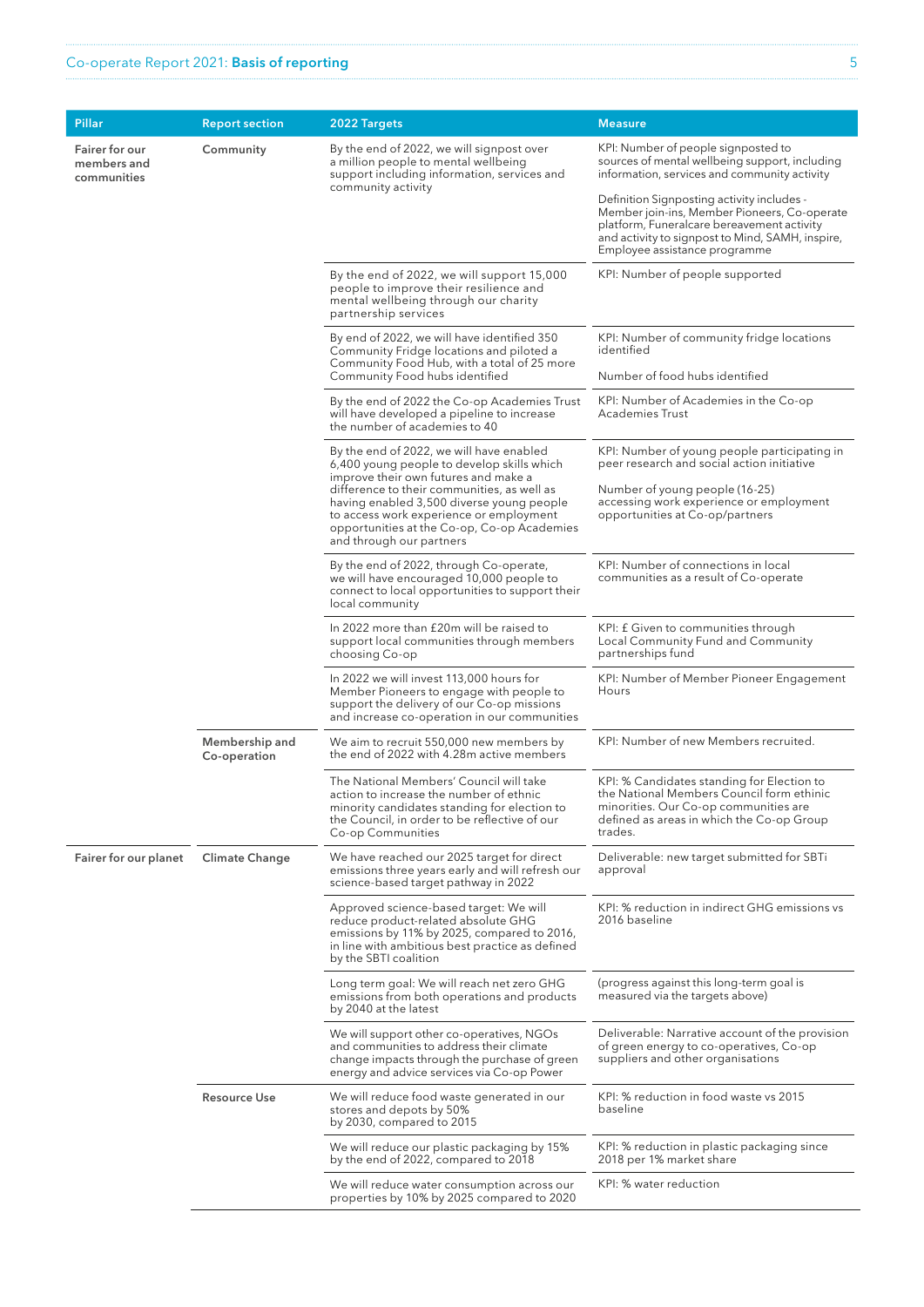| Pillar | <b>Report section</b>   | 2022 Targets                                                                                                                                                                                             | <b>Measure</b>                                                                                                                     |
|--------|-------------------------|----------------------------------------------------------------------------------------------------------------------------------------------------------------------------------------------------------|------------------------------------------------------------------------------------------------------------------------------------|
|        | Sustainable<br>Sourcing | 100% of soy in our Co-op products, including<br>that embedded in animal feed, will be<br>deforestation-free and sustainable by 2025                                                                      | KPI: % soy used in Co-op products (indirect<br>and direct) that is physically sustainable                                          |
|        |                         | We will develop risk-based strategies to<br>reduce the impacts of sourcing our 30 key<br>ingredients by the end of 2022                                                                                  | KPI: number of key ingredients with a strategy<br>on sourcing risk                                                                 |
|        |                         | We will develop action plans for our restorative<br>approach to nature by the end of 2022                                                                                                                | Deliverable: Position on biodiversity<br>published, along with project-specific plans                                              |
|        | <b>Fairer business</b>  | We will retain Fair Tax Mark accreditation in<br>2022                                                                                                                                                    | KPI: Fair Tax Mark accreditation                                                                                                   |
|        |                         | We will publish carbon reduction targets for<br>Pace, the Co-ops' largest pension scheme for<br>2030 aligned with achieving net zero by 2050<br>or sooner                                                | Deliverable: publication of target(s)                                                                                              |
|        |                         | Our pension arrangements will operate<br>leading Responsible Investment Policies and<br>Reporting, and be recognised as a signatory<br>of the revised UK Stewardship Code.                               | KPI: Rating as measured by UNPRI <sup>1</sup> or AODP <sup>2</sup><br>scores, relative to other UK occupational<br>pension schemes |
|        |                         | In line with our Co-op Values of openness<br>and honesty, we will deliver world class,<br>open and honest reporting on our ethics and<br>sustainability performance in our Co-operate<br>Report annually | Deliverable: Sustainability Report published,<br>externally audited, and aligned with leading<br>standards (GRI, UNGC 'advanced')  |

<sup>1</sup> UN Principles for Responsible Investment 2 Asset Owners Disclosure Project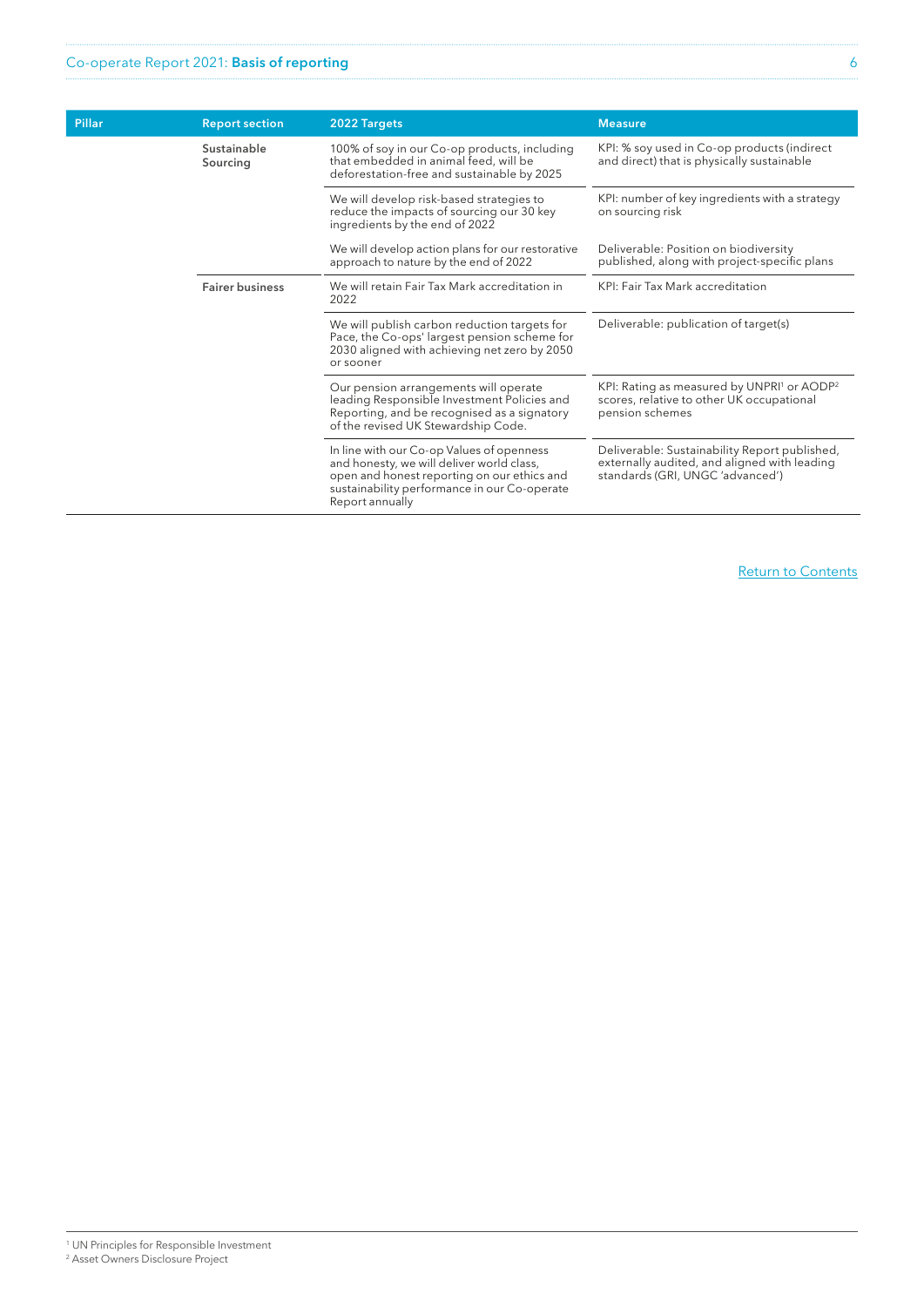## <span id="page-6-0"></span>**Indicators**

### Membership and democracy

### Indicators

- Members participating in Join In Live events in communities across the UK
- Members participating in our Join In programme online (and number of opportunities to Join In)
- Young members participating in our Join In programme online

### Definitions

Join In is the activity that facilitates members' everyday participation in their Co-op. The Co-op provides authentic opportunities for members to get involved in live business issues, events or activities that sit outside more formal routes to membership participation, such as the AGM and voting. Opportunities are varied and could include anything from informing a new product development process, shaping a policy or working with a business team to develop a strategy, to attending an event.

### Members participating in Join In Live events in communities across the UK:

Defined as members of the Co-op Group attending such events in person/online and using their membership details to register and get involved/attend. Colleague members are also included within the indicator when attending in a personal capacity.

### Members participating in our Join In programme online:

Defined as members of the Co-op Group participating in an online activity or event and using their membership details to register and get involved/attend. Colleague members are also included within the indicator when attending in a personal capacity.

#### Young members participating in the Join In programme online:

Defined as those members aged 35 and under at the time of the online activity. Colleague members aged 35 or under are also included within the indicator.

### Scope

The data presented covers the calendar year. A member is counted as participating in Join In when they have clicked on the link to start participating in an activity. A member participating in more than one Join In activity annually is counted once in that year.

### Data calculation and methodology

The figures represent the number of unique members who have 'joined in' in the calendar year. The data is captured at the point a member 'joins in', which is considered to be the most reliable point on the participation journey for measurement.

The indicators comprise Join In data that is collected from several sources, reflecting the number of routes available to members who wish to 'join in':

- 1. The Membership emails which are sent to all marketable members. When a member clicks through from their email, their unique identifying number will be carried with them, and is captured via a third-party platform, from which data is downloaded at the end of the reporting month.
- 2. The Join In platform, which members can access by logging into their membership account or clicking through from the Co-op App. Opportunities are presented on the member dashboard. When a member clicks through from here, the unique identifying number and opportunity number will be automatically captured. The data includes participation driven by the Co-operate app, which is also directed to opportunities on the member dashboard.
- 3. In 2021, data also included: members who donated part or all of their membership rewards along with participation in the 2022 elections and AGM voting.

Our Data Analysis team deduplicates members to ensure that the final figure registers unique participation.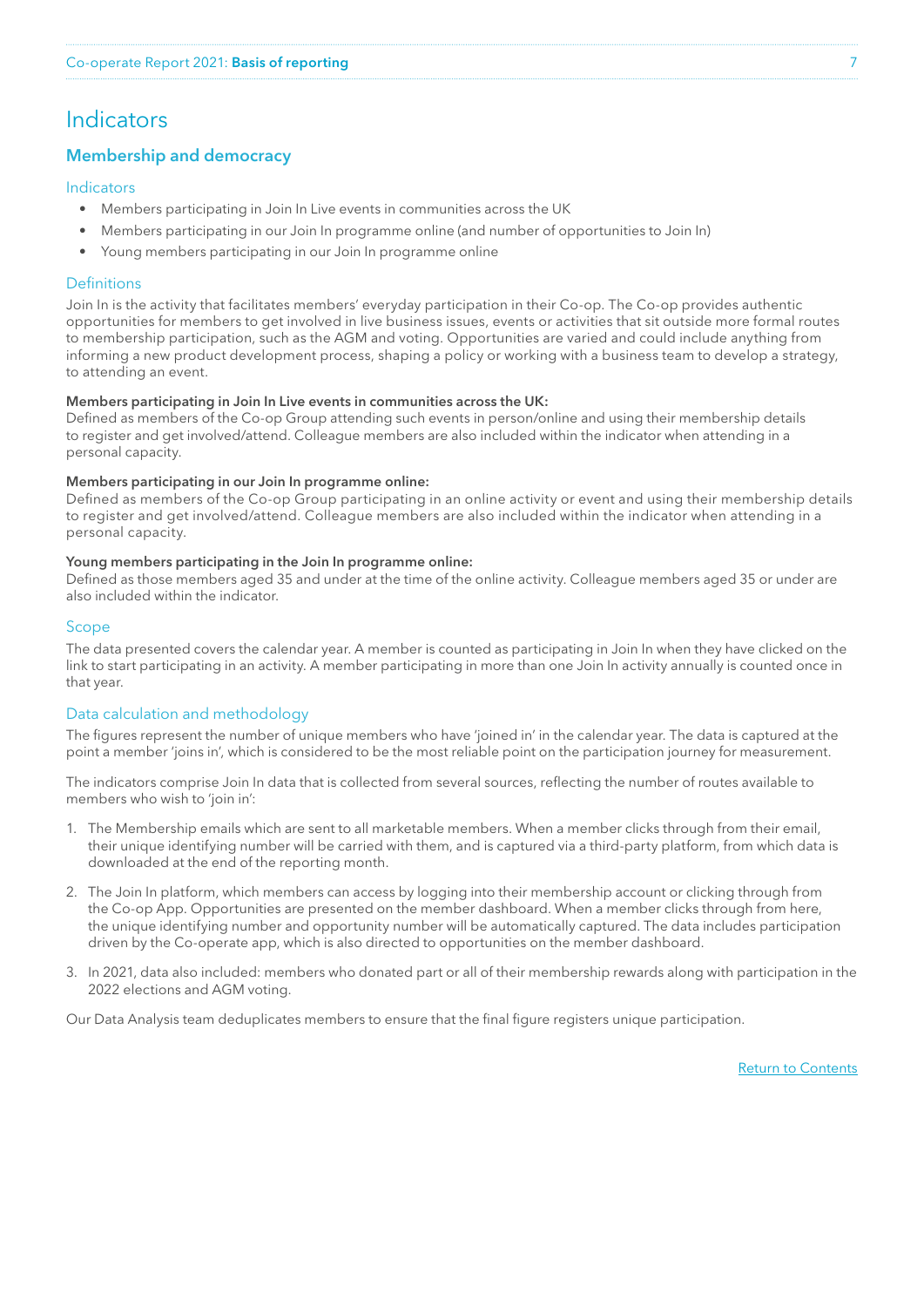### <span id="page-7-0"></span>Community investment

#### Indicators

- Total invested in communities (£m)
- UK community investment (£m split by cash, colleague time, gifts in kind and leverage)
- International community investment (£m split by cash, colleague time and leverage)

### **Definitions**

By Corporate Community Investment (CCI) – our total community investment figure – we mean our businesses' voluntary engagement with charitable organisations or activities that extend beyond core business activities.

As per the [B4Si](https://b4si.net/) framework definition, all investments reported are 'Voluntary and charitable'.

#### Scope

The data covers contributions during the calendar year from all our businesses. In line with the B4Si methodology we follow the 80/20 principle - the first 80% of a business's community contribution takes about 20% of the time to compile. By applying the model, we focus on activities that are easily captured; not every single small donation or item of in-kind or employee time has to be quantified. We focus on larger projects and activities where data is more reliable and readily available – although we are likely to be under-reporting as a result.

From May 2021 onwards Co-op has rolled out compostable carrier bags to all communities across the UK. Compostable carrier bags are sold at 10p per bag with the cost price being 5p and 5p being generated for the Carrier Bag Levy to be distributed between community projects.

In England, Scotland and Wales, 50% of proceeds from the sale of compostable carrier bags, are returned to communities through the Local Community Fund. The remaining 50% of carrier bag proceeds are used to support climate change initiatives across the UK, with 35% ringfenced to support major partnerships and the remaining 15% is transferred to Co-op Foundation to run a Carbon innovation Fund.

On the Isle of Man, 100% of proceeds from the sale of compostable carrier bags are returned to communities through the Local Community Fund. All of these activities are reported within B4Si data as "Leverage". In Northern Ireland, all money raised from the Carrier Bag Levy goes to the Northern Ireland Exchequer to distribute to good causes. As this is a mandatory agreement, executed via the Exchequer, we do not include this total in our community investment data.

### Data calculation and methodology

We collate data and calculate the CCI overall total. Within this we also split out our contribution in the UK and our contribution internationally.

Data is collected on templates, set up in line with B4Si methodology. These are sent to various data owners across our businesses - generally colleagues directly delivering community investment projects, and finance and data management colleagues.

Data is checked for eligibility, errors or anomalies before being added to the final totals for each indicator.

Cash contribution is the gross monetary amount we pay in support of a community organisation/project.

Community Investment contributions are only reported if they have been paid to beneficiaries outside of the Co-op within the stated reporting year. Where funds have been raised but not yet paid out, the funds will be reported within the year in which they are paid out. Where funds have been transferred from the Co-op to the Co-op Foundation registered charity, they are not reported as charitable donations until the Foundation has donated them to an external beneficiary.

Leverage – is defined as the additional funds that we have unlocked from other sources, such as employees' contributions through Payroll Giving schemes, other employee donations, customers' donations to fundraising activities, donations from partners/suppliers in support of charitable activities etc.

Management costs (project/staffing costs) incurred in the management of our Community Investment are, wherever possible, called out separately either as Colleague Time, or in the case of external spend, as Cash Donations.

Gifts in kind are non-cash resources donated to community activities. These in-kind contributions can include donations of products or services or other corporate resources such as IT equipment, used furniture, meeting rooms or other space. In-kind contributions are valued at what it has cost the business to make, not at what the beneficiary organisation would otherwise have had to pay in the open market.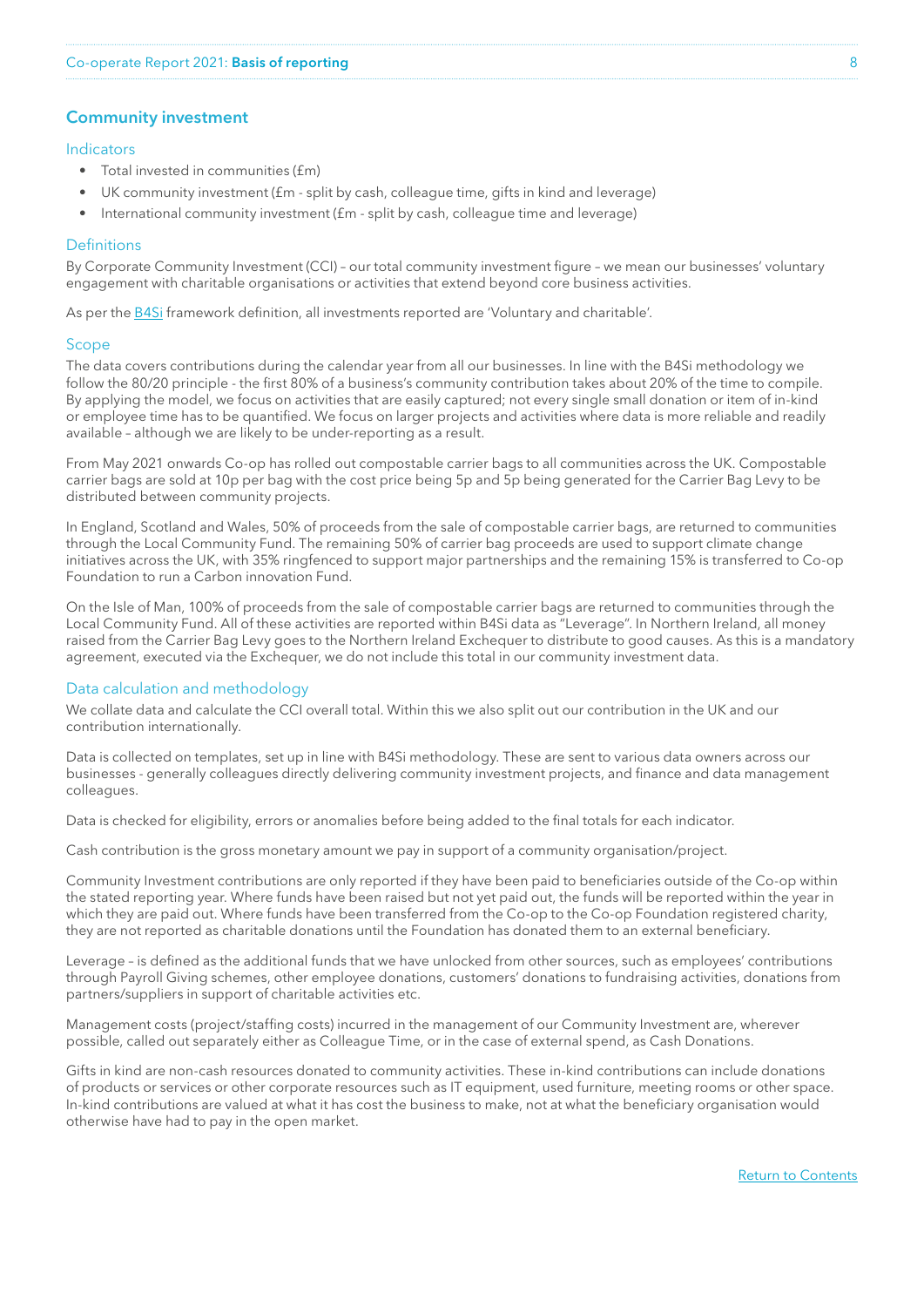### <span id="page-8-0"></span>Colleague community activity

### Indicators

• Colleagues involved in community activity during work time (number of colleagues, number of days, value of time)

### Definitions

Eligible Time contribution is defined as 'Voluntary and charitable' in line with the B4Si definition.

As per the B4Si framework definition, 'Community activity in work time' contribution is the cost to the company of the paid working hours contributed by employees to a community organisation or activity. The term 'volunteering' is often used to describe time contributions, but it can go beyond this to include any active engagement in community activity during paid working time. Examples include:

- Employee volunteering
- Active participation in fundraising activities
- Longer-term secondments to community organisations
- Supervision of work experience placements

#### Scope

The data covers time contributed during the calendar year, for volunteer activity completed by colleagues in any of our businesses.

Time contributed is number of hours/days completed during paid work time, valued at the business's average employment rate.

### Data calculation and methodology

Data is collected on templates set up in line with B4Si methodology. Templates are sent out to various data owners across the business - generally colleagues directly delivering community investment projects, and finance and data management colleagues.

The data sets returned are then collated and de-duplicated to produce totals.

### Number of colleagues and hours contributed:

Main channels/datasets include: Funeralcare community trackers, Food volunteering data, Depot Engagement colleagues annual B4Si reporting, Member Pioneer reporting, annual B4Si reporting, project-based reporting (ie colleagues working on eligible projects such as the loneliness campaign), Local Community Fund and tackling modern slavery. These are largely self-reported data from colleagues.

Once the total amount of hours has been calculated from all the data sets this is then divided by 7.5 (hours in a standard working day) to work out the amount of days contributed.

#### Value of staff time:

Value per hour is calculated by a blended business rate, with data taken from the previous year's Annual Report:

(Total Wages & salaries + social security costs + pension costs) / (Hours per year multiplied by FTE) = Av. Hourly cost

The total hours collected from the data sets returned are multiplied by the average hourly cost.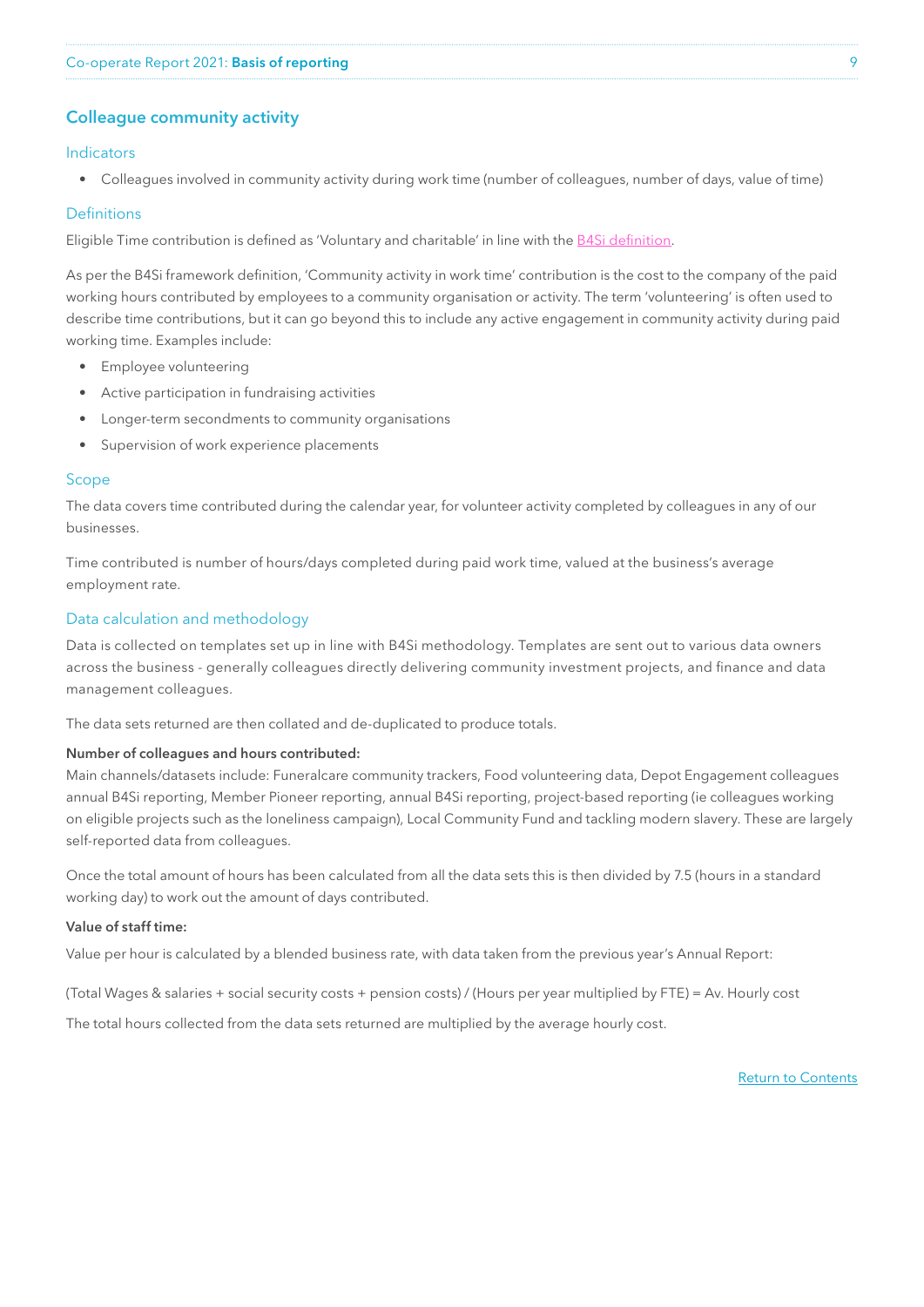### <span id="page-9-0"></span>Greenhouse gas (GHG) emissions

### Indicators

- Scope 1 and 2 emissions UK grid average (location based)
- Scope 1 and 2 emissions accounting for renewable electricity (market based)
- Scope 3 emissions
- % reduction in GHG emissions

#### Definitions

#### Scope 1 and 2 emissions - UK grid average (location based):

Defined as the GHG emissions from our direct operations, counted as if all the electricity we buy was from the UK grid average mix of sources (ie not accounting for the renewable energy we buy).

#### Scope 1 and 2 emissions - accounting for renewable electricity (market based):

Defined as the GHG emissions from our direct operations, accounting for the renewable energy we buy (ie as if renewable electricity purchased resulted in zero emissions).

#### Scope 3 emissions:

Defined as the GHG emissions which aren't directly from our operations but which we influence indirectly. This includes suppliers of the products we sell, the impact of the waste we generate and the impact of the packaging we produce.

#### % reduction in GHG emissions:

Defined as the extent, expressed as a percentage, to which we've reduced the amount of direct (Scope 1 and 2) GHG emissions we produce in a calendar year, compared to our 2006 baseline.

#### Scope

Scope 1 and 2 GHG emissions is provided to cover the full calendar year (for Scope 1 and 2 emissions) and covers all properties for which we have operational control in the UK.

Scope 3 GHG emissions data is provided to cover a 12-month period as specified. It covers all material sources of emissions for the Co-op within our value chain to the best of our present knowledge.

Following best practice guidance of the Science Based Targets initiative, our Scope 3 GHG emissions target covers the most significant sources of emissions over which we may exert a degree of influence. Notably this presently excludes customerside impacts such as cooking and chilling of purchased food, use of purchased cleaning products (e.g. for laundry) and customer travel using fuel purchased at Co-op forecourts.

We report to a baseline year of 2016, as this is the year against which our approved science-based GHG reduction targets are set.

#### Data calculation and methodology

#### Our total GHG inventory is based on:

#### Scope 1

- Natural gas used for heating (kWh) data from our gas supplier
- Fuel used for heating / power generation (litres) data from logistics records of purchased non-vehicle fuel
- Fugitive refrigerants (kg) data aggregated from refrigerant top-ups by Co-op and subcontractors
- Mileage and fuel from all vehicles we control (miles) data from logistics records

#### Scope 2

- Electricity used (kWh) data from our electricity supplier
- Renewable energy guarantees of origin (REGO)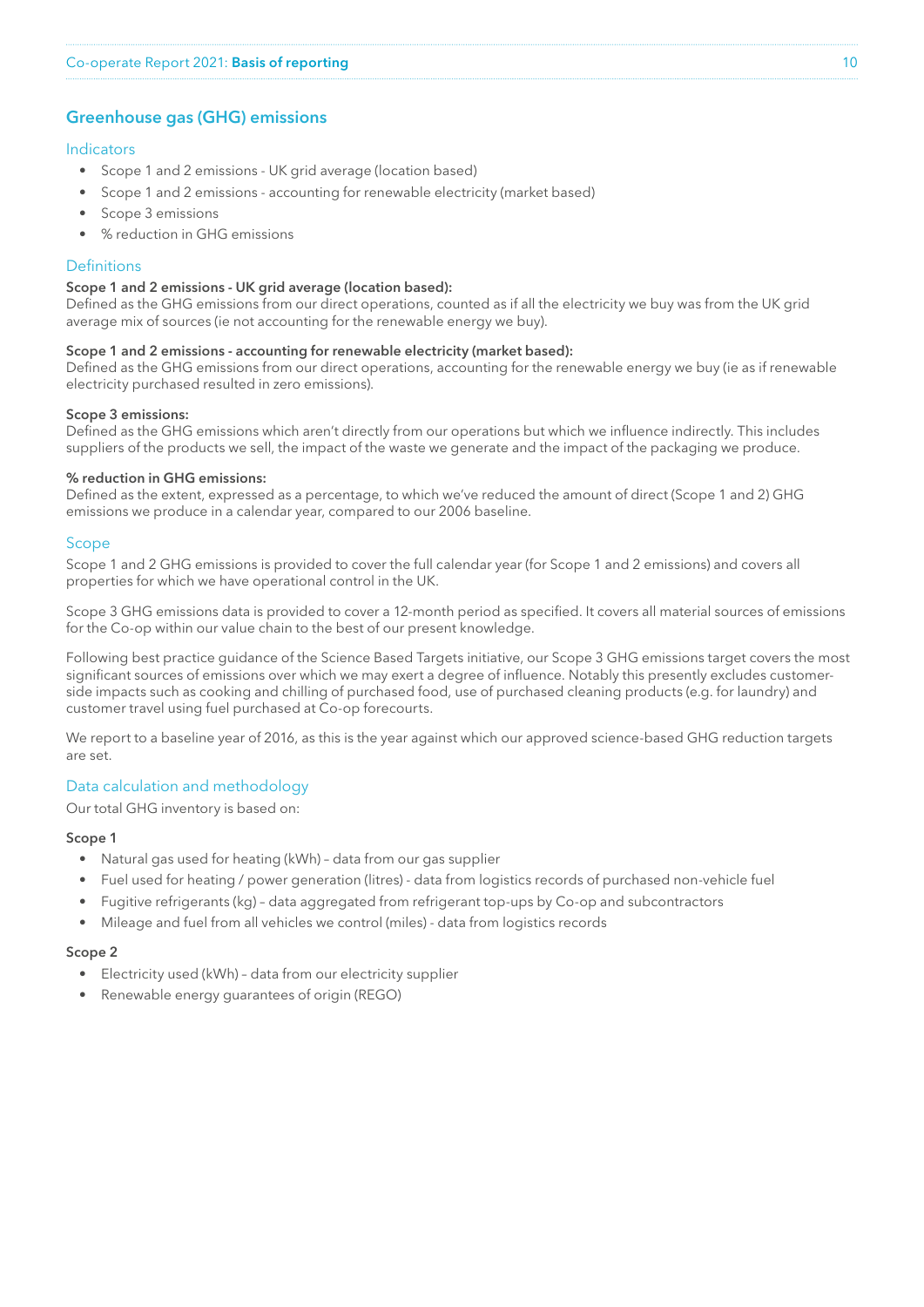These data sources are each converted to their equivalent GHG emissions, expressed as 'tonnes of  $CO_2$ -equivalent', this is based on the latest conversion factors published by the Department for Business, Energy & Industrial Strategy (DBEIS) midyear in the calendar year reported.

### Scope 3 - in science-based target (SBT) scope

- Purchased Goods and Services tonnes of product sold per category in year
- Purchased Goods and Services importer survey data and supplier soy usage
- Purchased Goods and Services on-farm lifecycle assessments
- Purchased Goods and Services anonymised supplier energy use across category
- Purchased Goods and Services anonymised supplier food waste across category
- Purchased Goods and Services primary and secondary packaging weights by material
- Upstream Transport supplier UK road freight
- Waste generated waste contractor tonnes collected
- Downstream Transport 3rd party analysis of UK transport patterns
- End-of-life 3rd party data on % customer waste per category
- End-of-life 3rd party data on tonnes packaging disposed of and route

### Scope 3 - out of SBT scope

- Use of Sold Products litres fuel sold through Co-op forecourts
- Use of Sold Products 3rd party data on product category lifecycle analysis for customer-side impact (e.g. energy for cooking, chilling)
- Purchased Goods and Services financial value of goods not for resale
- Investments financial value of investments held and sector breakdown

For each of the above, we have consulted with external environmental experts 3Keel to assess the GHG contribution of these areas, following a hierarchy of data specificity as follows from most to least preferred:

- Primary lifecycle assessment (e.g. Enviromap program for all Co-op Agriculture)
- Specific emissions factors (e.g. 2021 UK grid electricity use GHG factor)
- Generic emissions factors (e.g. purchased 'citrus fruit' GHG factor)
- Economic emissions factors (e.g. assumed GHG impact per £ spend on marketing)

### Scope 3 - positive impact

- Renewable energy GHG impact of electricity purchased, accounted using UK grid (location based) method, for which 100% renewable energy guarantees of origin are allocated
- Carbon offsets total verified emissions reduction (VER) credits purchased
- RTRS soy GHG impact through land use change of soy purchased by Co-op suppliers over accounting period, if accounted for without deforestation control

### % reduction in GHG emissions:

The difference between current year and baseline year GHG emissions (Scope 1 and 2) as % of baseline year GHG emissions (Scope 1 and 2).

### External standards or guidance used:

- Greenhouse Gas Protocol Corporate Accounting and Reporting Standard
- GHG Protocol Scope 2 Guidance: An amendment to the GHG Protocol Corporate Standard
- GRI 305-5 Reduction of GHG emissions (2016)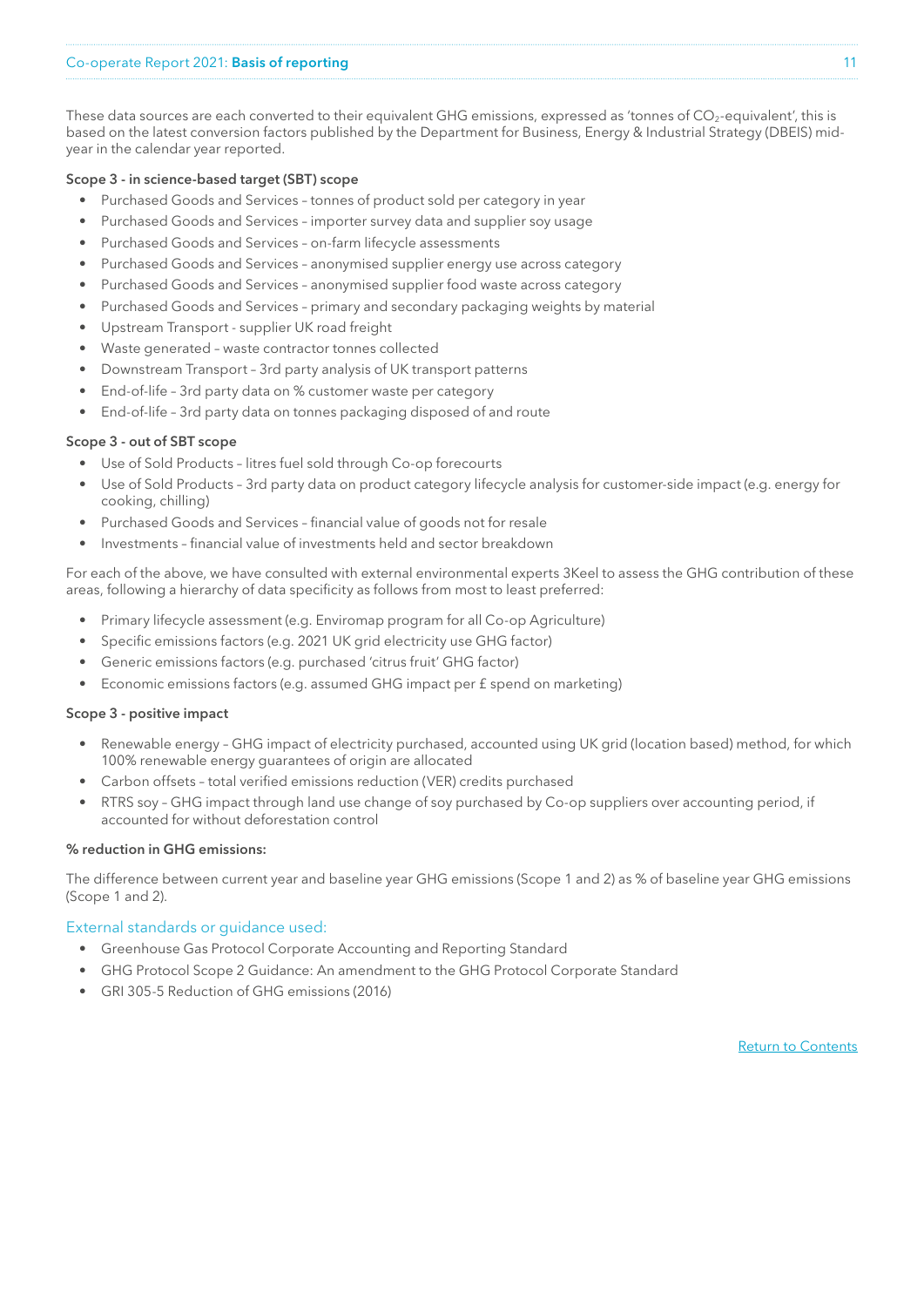### <span id="page-11-0"></span>Energy used

### Indicators

• Total energy used

### **Definitions**

By energy use, we mean:

- Electricity consumed at our properties
- Natural Gas consumed at our properties
- Fuel (e.g. oil, diesel, petrol) consumed specifically to provide power or heat

We convert all of these into a common unit of energy use; kilowatt-hours (kWh) or megawatt-hours (MWh) using DBEIS conversion factors.

### Scope

This data is provided to cover the full calendar year.

It covers all properties for which we have operational control, including stores, petrol forecourt stores, funeral homes, depots and support centres.

### Data calculation and methodology

We report to a baseline year of 2016, as this is the year against which our approved science-based GHG reduction targets are set. Our restatement criteria are included at the [end of this document](#page-33-0).

### Electricity and gas use:

Billed or metered electricity and gas supplied to each of our sites, provided by our energy supplier.

This data is validated by a specialist team at the Co-op who check each report as it comes in, and, for natural gas, converted by supplier into a kWh figure using standard conversion factors supplied by DBEIS.

#### Fuel use:

Quantities of non-transport fuel in litres purchased and used by our depot sites, based on data provided by our logistics team.

We convert litres to kWh using standard DBEIS conversion factors.

### External standards or guidance used:

- Greenhouse Gas Protocol Corporate Accounting and Reporting Standard
- GRI 302-1 Energy Consumption within the organisation (2016)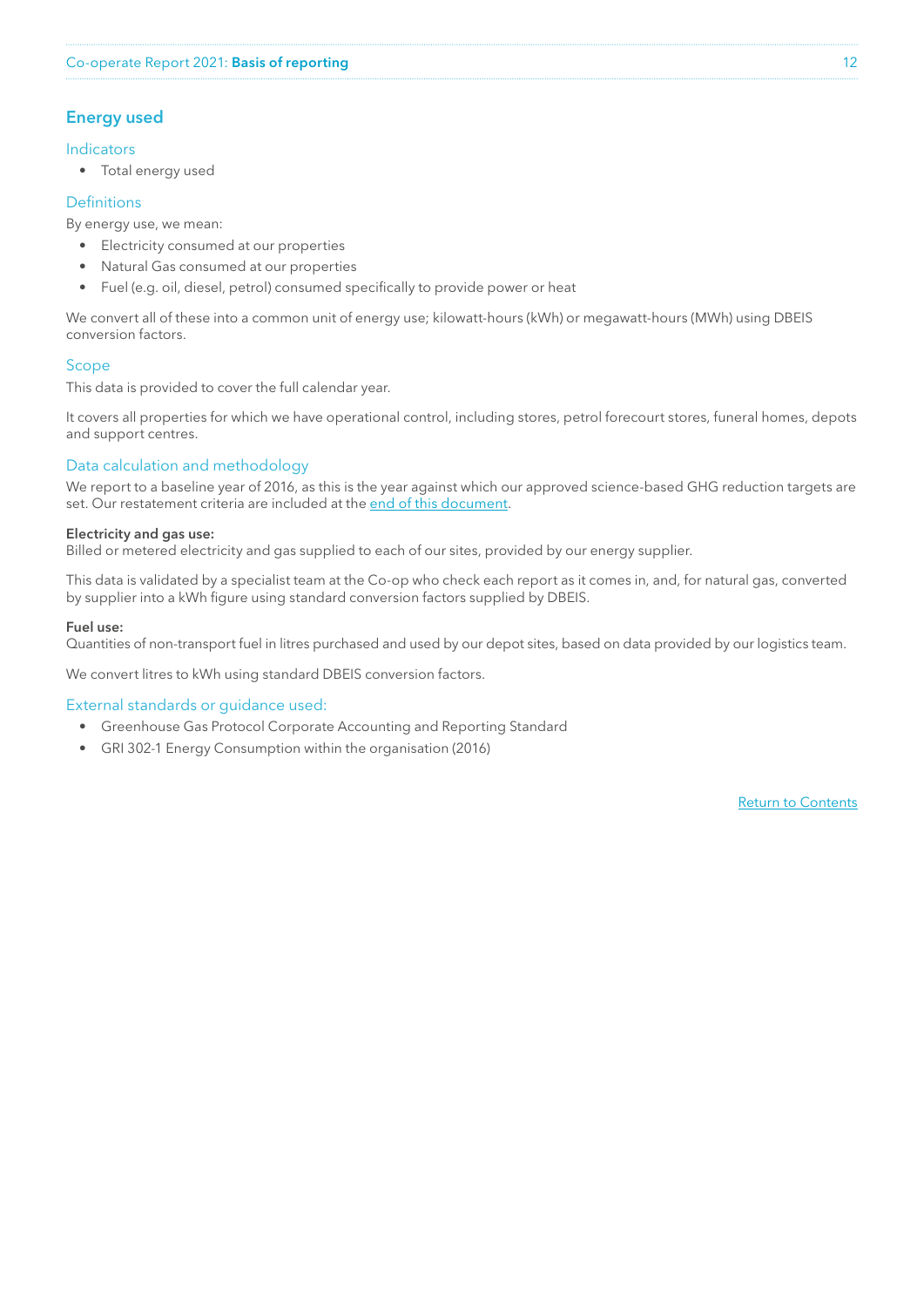### <span id="page-12-0"></span>Electricity from renewables

### Indicators

• % electricity from renewables

### **Definitions**

We define this indicator as the percentage of electricity we use which has come from a certified renewable source. This is electricity purchased on a '100% renewable' tariff and for which we have been provided a 'Renewable Energy Guarantee of Origin' (REGO) certification.

#### Scope

This data is reported for the calendar year and includes electricity used by all Co-op sites.

### Data calculation and methodology

Total electricity used by the Co-op, provided directly by our supplier.

Total REGO allocation for units of electricity used by the Co-op provided directly by our supplier.

#### External standards or guidance used:

• We follow the [GHG Protocol Scope 2 Guidance](https://ghgprotocol.org/scope_2_guidance), criteria for sufficient evidence of this being a renewable source.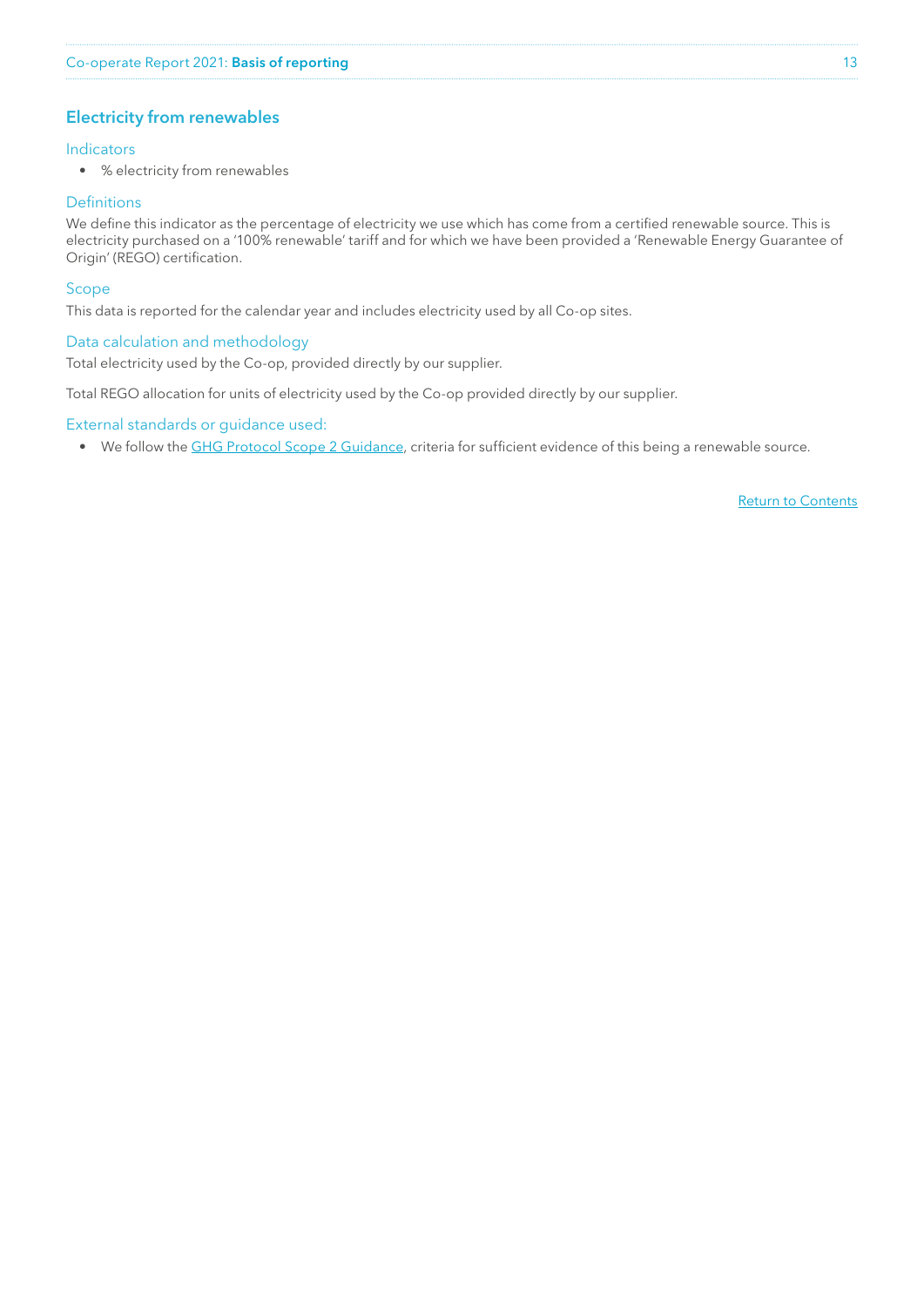### <span id="page-13-0"></span>Operational waste

#### Indicators

- Total waste from operations
- % waste reused/recycled/recovered
- % waste decrease/increase

### Definitions

### Total waste from operations:

The sum (in tonnes) of waste collected from all properties for which we have operational control, including stores, petrol forecourt stores, funeral homes, depots and support centre in the calendar year, by all waste contractors.

#### % waste reused/recycled/recovered:

The amount of total waste, expressed as a percentage, which has been diverted from landfill disposal. This may include anaerobic digestion or composting, separation and recycling, conversion into refuse-derived fuel, or energy-from-waste incineration.

#### % waste decrease/increase:

The extent, expressed as a percentage, to which we've reduced/increased the amount of waste we produce in a calendar year, compared to our 2006 baseline and the previous reporting period.

#### Scope

Our scope covers all waste collected in the calendar year from properties over which we have operational control.

Our reported waste figure does not include surplus food which we have redistributed to charities and communities, as this does not go to waste and is reported as a separate figure.

It further excludes collections which are facilitated by our properties, but which come from our customers, such as textile banks and battery collections.

#### Data calculation and methodology

For all indicators we record weight of waste collected by site, by contractor, for the calendar year. This is calculated as a sum of reports from all waste contractors, broken down by end disposal route.

Many Funeralcare properties have local waste arrangements with their local councils, and therefore are not included in reports from our waste contractors. In this case we assume these sites produce the average weight of waste for Funeralcare properties for which we have data and apply the national average landfill rate for the most up-to-date year.

#### % waste reused/recycled/recovered:

Calculated according to the definition above.

#### % waste decrease/increase:

The difference between current year and baseline year/previous year, as % of baseline year/previous year.

We use a 2006 baseline to report our progress. This is the earliest year we have comparable data for, so this represents the full span of progress since we have reported this figure.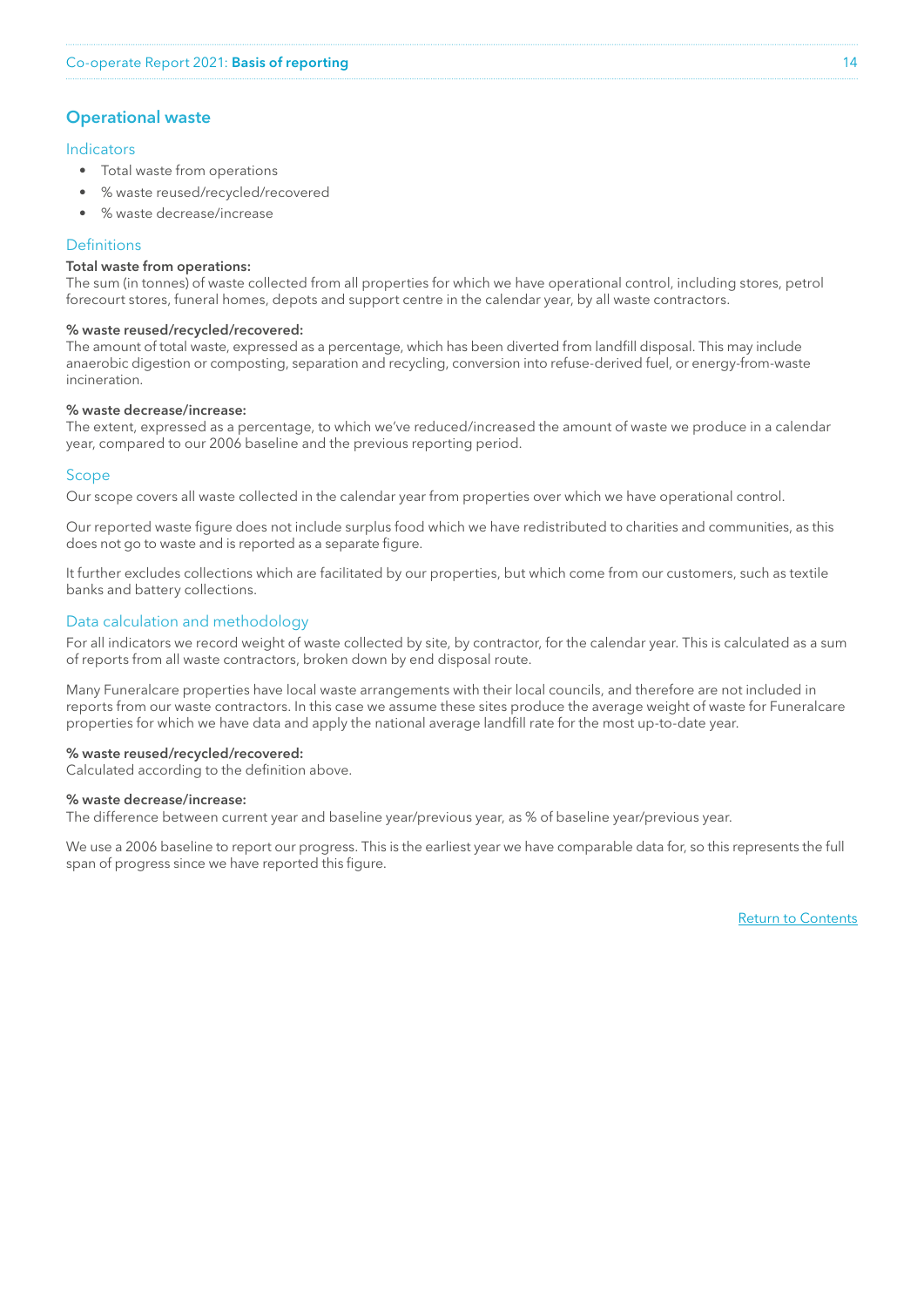### <span id="page-14-0"></span>Packaging

### Indicators

- Packaging handled by material
- Weight (total and % change) of own-brand packaging
- % of Co-op brand packaging that is recyclable
- % reduction in plastic packaging since 2018 per 1% market share

#### **Definitions**

#### Packaging handled by material:

'Packaging handled' is the [legally-defined](https://www.gov.uk/guidance/packaging-producer-responsibilities) weight of packaging by material that the Co-op is responsible for producing each year (both branded goods and Co-op own-brand). It includes a proportion of the packaging around the goods shipped to us, as well as the packaging around the goods we sell (any material used to hold, protect, handle, deliver and present goods sold [by us] to the end user).

### Weight (total and % change) of own-brand packaging:

'Own-brand packaging' is the total weight of packaging around goods that are Co-op branded. We report this separately as we have the most control over this element.

#### % of Co-op brand packaging that is recyclable

Recyclable is defined as being when the majority (by weight) of a product's packaging components are labelled 'Recycle', 'Recycle at Recycling Point' or, for plastic films, where they are collected for recycling through our front of store collection scheme.

Our percentage of packaging recyclability is currently calculated by product, not by weight. It is calculated as a % of total lines on sale at the end of the calendar year. However, achieving 100% recyclable makes this distinction no longer necessary.

#### % reduction in plastic packaging since 2018 per 1% market share

Own-Brand Plastic Packaging Reduction is the total amount of own-brand plastic packaging used in the calendar year per 1% market share (according to Kantar) as at the last week of the calendar year compared to same in our benchmark year of 2018.

#### Scope

Packaging handled data covers the calendar year and covers packaging handled by our Food business. Funeralcare and Consumer Services businesses do not produce reportable packaging.

Percentage of Co-op brand easy to recycle only includes products sold by Co-op Food.

#### Data calculation and methodology

We use product sales data and packaging weights to calculate our reported packaging data.

#### Weight of own-brand packaging

The number of sales of each Co-op brand line multiplied by its packaging weight.

#### Packaging handled by material

The number of sales of each line multiplied by its packaging weight and packaging material type.

We use the services of a third-party data provider to report on our packaging weight.

#### % of Co-op brand packaging that is recyclable

We use data listing the live products on sale at year end in the reporting year and calculate whether the packaging is recyclable using the definition given above. The reported percentage is the number of products considered that are recyclable as a percentage of the total products on sale at that point in time. At 100%, this becomes identical to the percentage by weight.

Recyclability percentage is benchmarked against 2016 – that's when we started measuring by stock keeping unit (SKU) not weight.

Packaging handled data is produced in accordance with the requirements of the [Packaging waste: producer](https://www.gov.uk/guidance/packaging-producer-responsibilities) [responsibilities](https://www.gov.uk/guidance/packaging-producer-responsibilities) legislation.

#### % reduction in plastic packaging since 2018 per 1% market share

We multiply the total amount of own-brand plastic packaging used in the calendar year by our percentage market share in the last week of the calendar year according to Kantar and compare that to the same in our benchmark year of 2018. For example, in 2018 we used 20,178 tonnes of plastic packaging and our market share at year end was 6.1%, therefore our plastic packaging per 1% market share was 3,308 tonnes per 1% market share. In 2019 we used 19,950 tonnes of plastic packaging and our market share was 6.3%, so our amount of plastic per 1% market share was 3,167 tonnes. This equates to a 4.3% ownbrand plastic packaging reduction per 1% market share.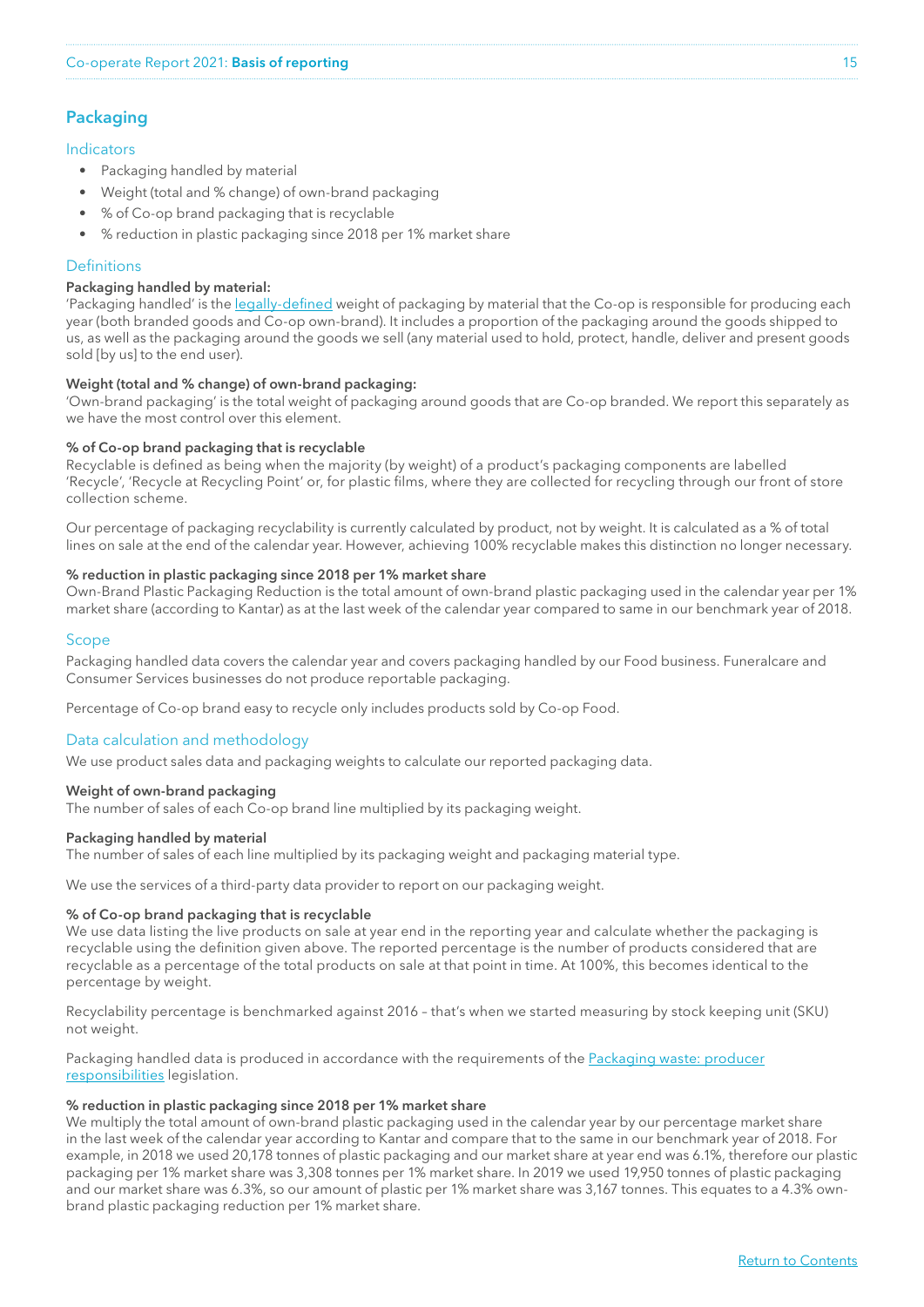### <span id="page-15-0"></span>Food waste

### Indicator

• Food wasted and redistributed in Co-op stores

#### **Definitions**

Food waste is any food not sold to customers (including reduced to clear), not given to colleagues or to community redistribution partners, and not sent for animal feed, in accordance with the Food Waste Hierarchy. The following are not considered to be food in line with the Food Loss and Waste Protocol: pet food, medicines, and vitamins and supplements.

All food and drink products sold for human consumption including bones, rind and peel are considered to be food and can become food waste or food surplus (unsold food that is redistributed to feed people or animals).

Food sent to composting, anaerobic digestion, incineration, conversion into fuel, or landfill is considered to be waste, in accordance with the Food Waste Hierarchy.

#### Scope

All food and drink handled by the Co-op in Co-op Group stores. Out of scope is food handled by depots, FRTS or Nisa stores.

### Data calculation and methodology 2015-2017

Using the Co-op headline data on waste that is produced annually based on weighbridge data by our waste contractors, and specifically the food waste and animal by-product data tonnages, Co-op estimated the food waste totals per year. Packaging weight estimates were not deducted from the total annual tonnage. Depot food waste was included in the reported total tonnage.

#### Data calculation and methodology 2018- 2021

To report on our food waste and surplus, Co-op follow the Retailer Guidance set out by the Waste and Resources Action Programme as part of the Food Waste Prevention Roadmap. Co-op joined the Roadmap in 2018 to support our 50% reduction by 2030 target and to align with Sustainable Development Goal 12.3. The Retailer Guidance can be accessed [here](https://wrap.org.uk/resources/guide/food-retail-operations).

Products are assigned a net weight based on declared weight or, where this is not known, a reasonable estimation.

Food waste is tracked, line by line, using the hand-held devices used by store staff for controlling stock. These devices allow staff to assign a "reason code" which allows tracking of the destination of the product at the end of its life in store, as well as other store data.

The weight of food wasted in the year is the total weight of these individual products that have been scanned by store staff.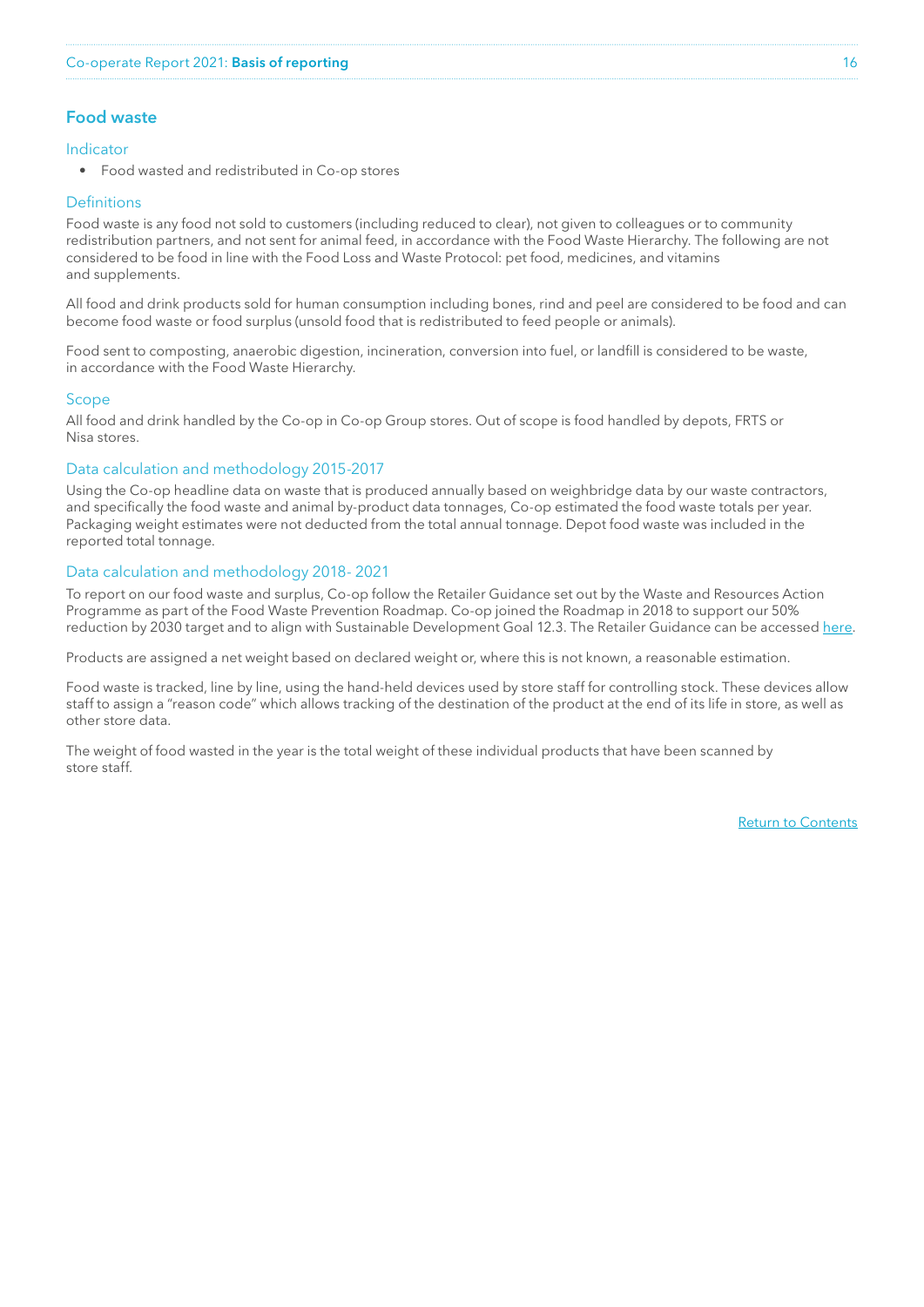### <span id="page-16-0"></span>Food redistributed

### Indicator

• Food redistributed

### **Definitions**

'Food redistributed' refers to surplus, edible, unsold food which would otherwise have gone to waste, which we have distributed to our communities.

### Scope

This covers all surplus food donated to a charity partner for redistribution in the calendar year from our Food business.

### Data calculation and methodology

The weight of food redistributed in the year is the total of:

- Total weight of surplus food directly from our stores, measured by barcode scanners each time it is redistributed
- Total weight of surplus food collected by Fareshare (largely from our depots) from annual Fareshare data report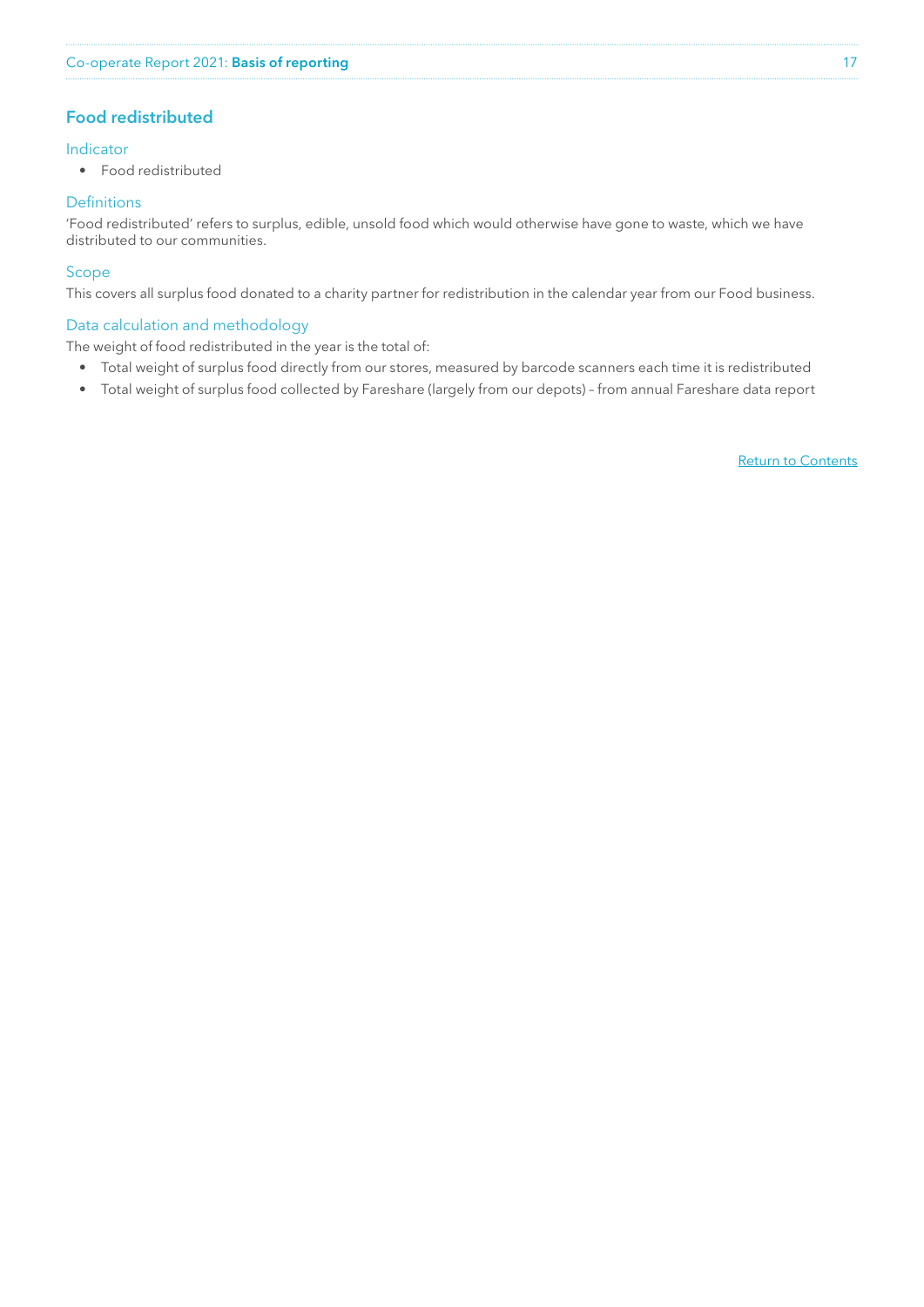### <span id="page-17-0"></span>Fish and Seafood

### Indicators

- % Co-op Fish wild caught vs farmed
- Proportion of wild fish and seafood by risk profile

#### **Definitions**

Wild caught fish includes all finfish, shellfish, bivalves and molluscs captured from fisheries.

Aquaculture includes all fish, shellfish and bivalves produced in a farmed system.

Risk profile refers to either high, medium or low risk seafood supply chains according to the Co-op Seafood Responsible Sourcing standard.

Seafood includes all fresh, frozen, ambient seafood in Co-op own-brand products including seafood used as an ingredient. Includes all Seafood that falls under the scope of the Co-op Seafood Responsible Sourcing standard.

#### Scope

Indicators include all seafood supplied to the Co-op for sale in a calendar year. They exclude branded products, fish extracts, gelatine and pet food.

#### Data calculation and methodology

#### % Co-op Fish wild caught vs farmed:

Calculated using the [Sustainable Fisheries Partnership](https://www.sustainablefish.org/) (SFP) metrics database which suppliers populate on a monthly basis with volume data for each of their seafood supply chains. Wild and farmed fish are categorised.

#### Proportion of wild fish and seafood by risk profile (reported up to 2020):

Calculated using the SFP metrics database and the Co-op risk assessment tracker excel sheet. This assigns a risk rating based on the Co-op Seafood Responsible Sourcing standard.

The Co-op Seafood Responsible Sourcing Standard uses the following standards: Marine Stewardship Council (MSC), Aquaculture Stewardship Council (ASC), Global Aquaculture Alliance Best Aquaculture Practices (GAA BAP), Global GAP and RSPCA Assured.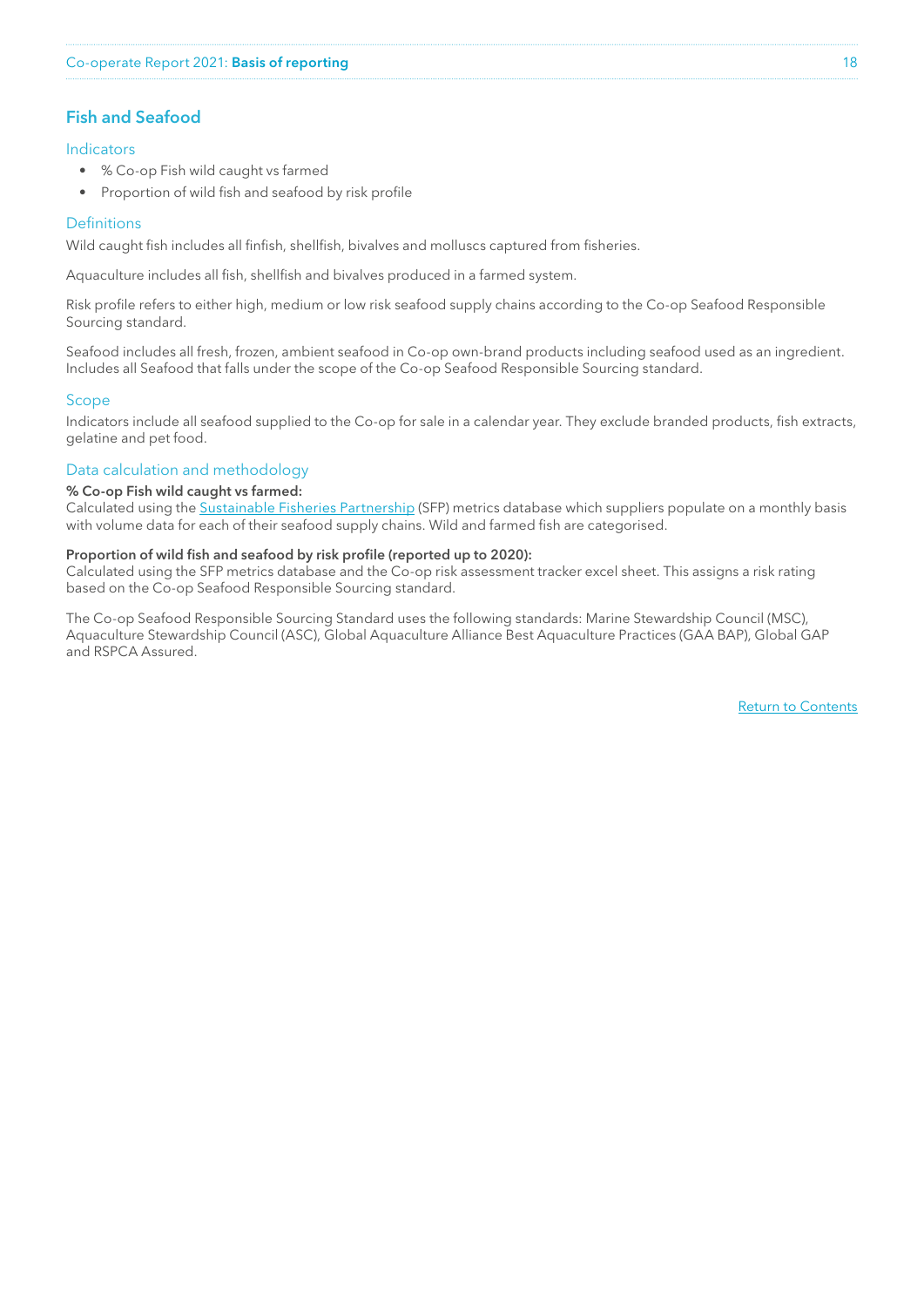### <span id="page-18-0"></span>Animal welfare

### Indicators

- Proportion of fresh protein sales by type
- Proportion of sales by welfare standards
- Higher welfare sales

### **Definitions**

Fresh protein sales include Co-op brand products and branded products.

### Proportion of fresh protein sales by type:

We define fresh protein as Fish, Beef, Lamb, Sausage, Chicken, Turkey, Pork, Ham and Bacon products.

#### Proportion of own brand sales by welfare standards:

For sales by welfare standards we take a product-by-product approach. We split each product by the proportion of sales under each welfare standard for that product:

|             | <b>Standard range</b>                                                                                | <b>Irresistible Range</b>                                                                                  |
|-------------|------------------------------------------------------------------------------------------------------|------------------------------------------------------------------------------------------------------------|
| <b>Beef</b> | Red Tractor                                                                                          | n/a                                                                                                        |
| Lamb        | Red Tractor                                                                                          | n/a                                                                                                        |
| Dairy       | Red Tractor                                                                                          | n/a                                                                                                        |
| Pork*       | RSPCA Assured (Excluding select<br>Honest Value Lines). Irresistible<br>lines are also RSPCA assured | RSPCA assured<br>(excluding select Honest<br>Value lines). Irresistible<br>lines are also RSPCA<br>assured |
| Chicken     | Red Tractor                                                                                          | RSPCA Assured                                                                                              |
| Turkey      | Red Tractor                                                                                          | n/a                                                                                                        |
| Eggs        | RSPCA Assured / Free Range                                                                           | n/a                                                                                                        |
| Salmon      | GLOBAL G.A.P                                                                                         | RSPCA Assured                                                                                              |

\*includes Ham, Sausage and Bacon

For Milk we identify Red Tractor Dairy Farm Assured Scheme or Certified organic.

For Eggs we identify RSPCA Free Range or Certified Organic

For Salmon all Co-op branded lines are reared to Global Gap or RSPCA

The proportion of sales by welfare standard is reported for fresh Beef, Lamb, Pork, Bacon, Sausage, Ham, Chicken, Turkey, Eggs and Milk.

### Higher welfare sales:

We define higher welfare sales as total annual sales of the following products (fresh, food to go, frozen and prepared3):

- All eggs, both Co-op brand and branded (all Co-op brand eggs are free range as a minimum)
- Organic milk
- Chicken Free range (retail line name) or Premium tier products (Premium tier are RSPCA Assured)
- Pork all Co-op branded products are outdoor reared
- Bacon all Co-op branded products are outdoor reared)
- Sausage all Co-op branded products are outdoor reared
- Ham all Co-op branded products are outdoor reared

It also includes the following:

• RSPCA Assured Cooked Meat products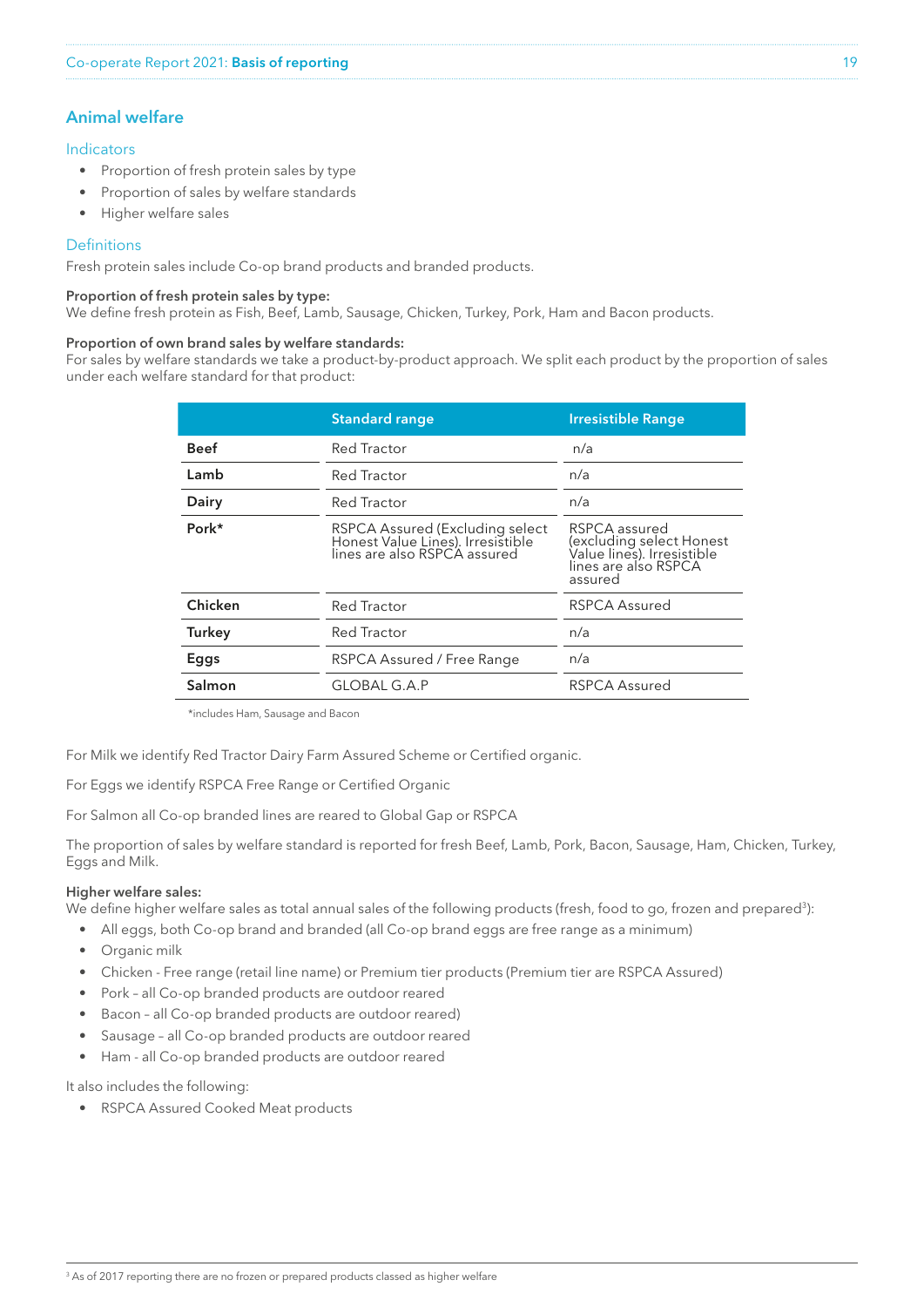### Scope

#### All indicators

Sales figures cover our financial year. We include branded products and Co-op brand products.

#### Proportion of fresh protein sales by type and proportion of sales by welfare standards:

Data excludes:

- Non-fresh products those where the 'Department' (as identified by the column in the sales data) is listed as Frozen, Food to go or Prepared
- Fish products classified as 'Fish Shellfish'

#### Data calculation and methodology

The basis for these indicators is a sales data report sourced from our Finance team.

#### Proportion of fresh protein by type:

A percentage calculation for each protein type (see list above) as a proportion of total Co-op brand protein sales – excluding VAT.

#### Proportion of sales by welfare standards (branded and own brand products):

Calculated for each product type (see list above), expressed as a % of total sales of that product type.

#### Higher welfare sales (own brand only):

The total value of sales of all those products defined as higher welfare (see above) – excluding VAT.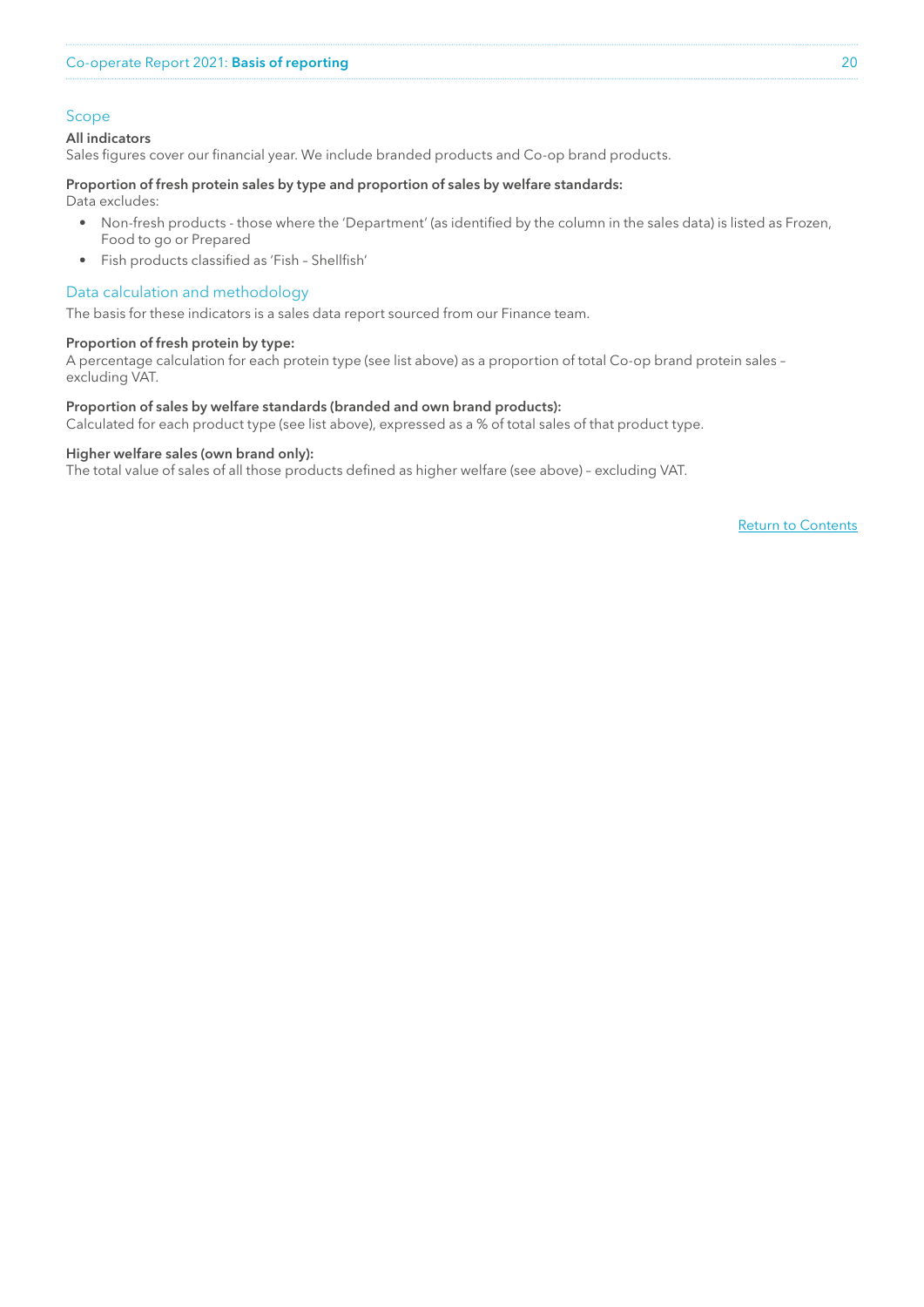### <span id="page-20-0"></span>Wood and paper

### Indicators

- Volume of wood and paper used in Co-op Food products, of known origin
- % wood and paper for Co-op Food from FSC
- % wood and paper for Co-op Food from recycled sources
- % wood and paper for Co-op Food from known legal source virgin material

#### **Definitions**

### Volume of wood and paper used in products for Co-op Food, of known origin:

Certified to either FSC (Forest Stewardship Council), recycled or a known legal source (eg PEFC [Programme for the Endorsement of Forest Certification] or FSC material without the site being FSC certified). The % by origin is also reported:

#### % wood and paper for Food from FSC:

% from FSC certified sources with full chain of custody.

#### % wood and paper for Food from recycled sources:

Wood or paper from pre- or post-consumer recycled sources.

#### % wood and paper for Food from known legal source virgin material:

Covered by another credible certification – we accept PEFC or FSC but the site isn't FSC certified.

#### Scope

The data covers all Co-op own-brand products invoiced to us by suppliers during the calendar year, where wood, paper or pulp is used in a product. This can be food or non-food, in our Food business.

We produce this in accordance with our annual submission to [WWF's Global Forest and Trade Network](https://www.wwf.org.uk/what-we-do/projects/global-forest-and-trade-network-uk) which is also audited by WWF. The WWF guidance does not require inclusion of products where wood and paper is less than 5% of the product content. However, for transparency we include all of the tonnage in our data, even where it is less than 5% of a product.

Branded products (ie, non-Co-op products) are excluded.

#### Data calculation and methodology

The wood raw material equivalent (WRME) of each product is checked annually through a supplier survey, including certification level of wood and paper (defined by WWF – see below) and amount of wood and paper products the supplier has invoiced us for.

We report against a baseline year of 2006.

### External standards or guidance used:

GRI 301-2 Recycled input materials used (2016)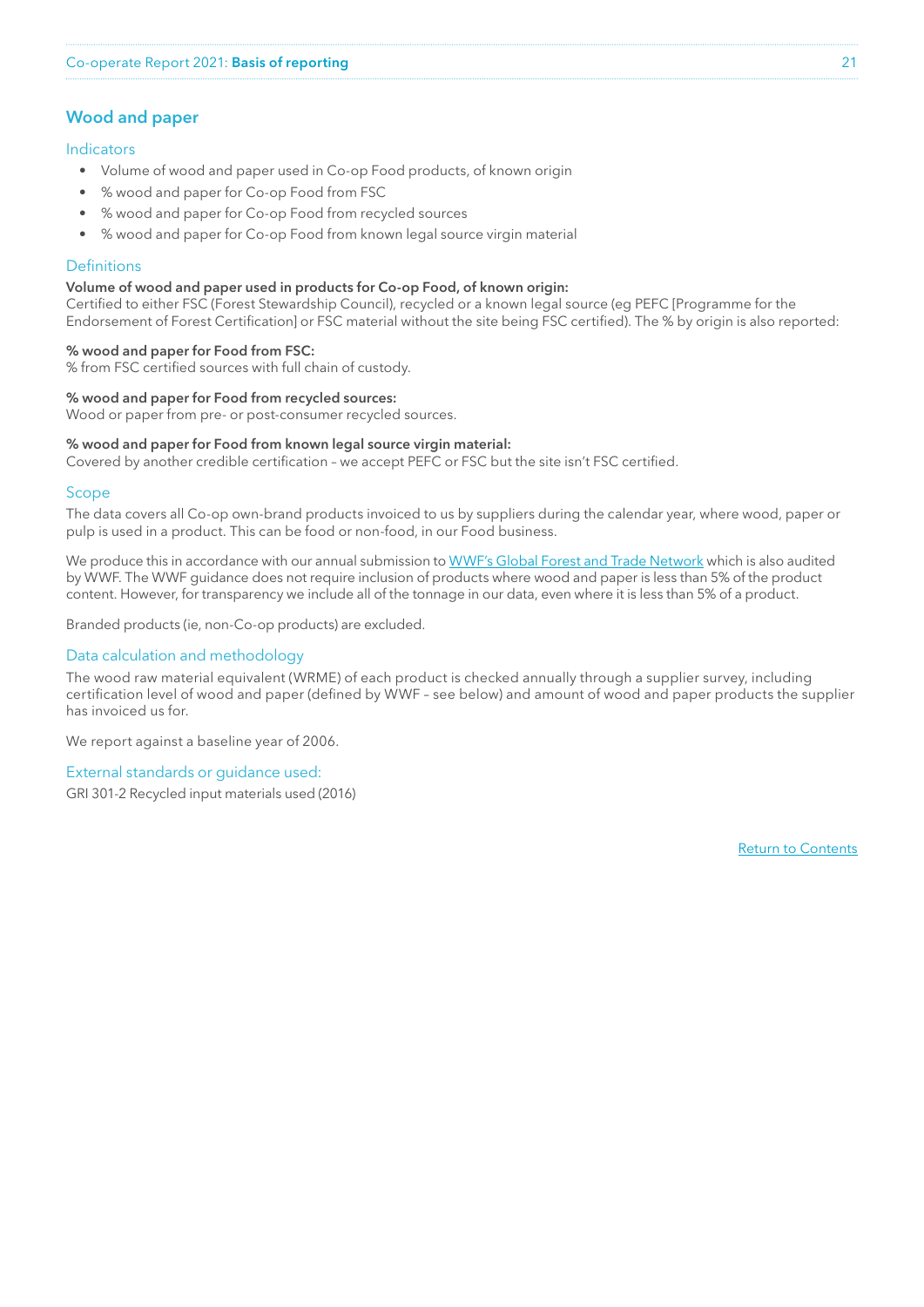### <span id="page-21-0"></span>FSC Coffins

### Indicators

• % of coffins made from FSC-certified wood

#### **Definitions**

The amount of FSC-certified wood used in manufacture of coffins as % of total wood used in manufacture of coffins for the 12 months to the end of June.

### Scope

The data covers the 12-month period to the end of June in the reporting year, to align with FSC audit period.

The FSC certification only relates to coffins produced in our Glasgow coffin factory.

If coffin production is outsourced to third parties these cannot be claimed as FSC by the Co-op under our certification code, even if the third party is FSC certified themselves.

### Data calculation and methodology

Raw material usage data is calculated using balances from the year end stock count, and invoices from the production system. Invoices for coffins manufactured by third parties are excluded. Final data is subject to an annual FSC audit.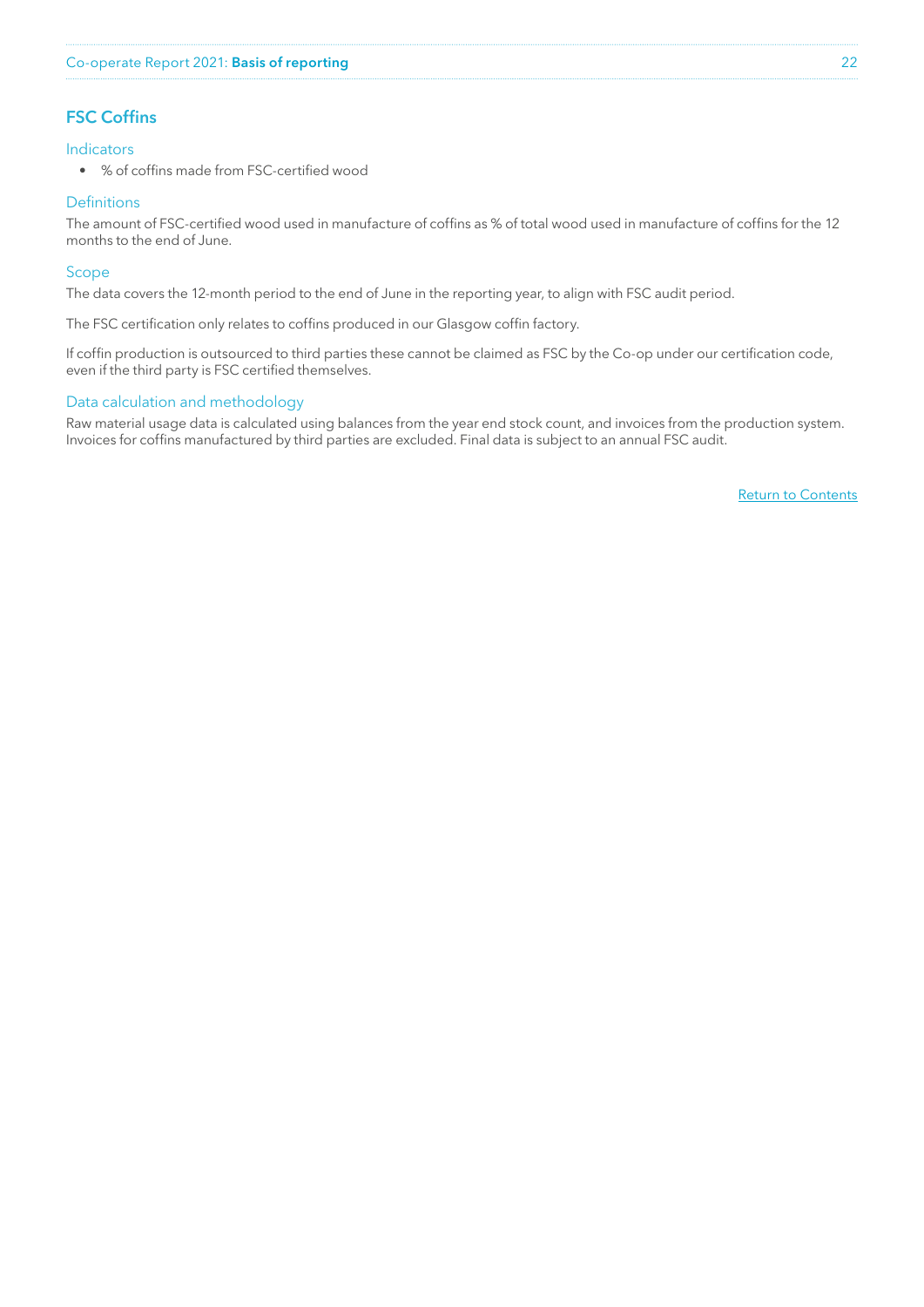### <span id="page-22-0"></span>Palm oil

### Indicators

- Palm oil used in Co-op brand products
- RSPO sourcing in Co-op brand products

### **Definitions**

### Palm oil used in Co-op brand products:

Defined as the total weight of palm oil (kernel, derivatives, oil etc) used in Co-op brand products in the calendar year.

#### RSPO sourcing in Co-op brand products:

This is the total weight of palm oil certified by one of the [Roundtable on Sustainable Palm Oil](https://rspo.org/about) (RSPO) schemes, directly used in Co-op own-brand products (ie, Credits, Mass Balance or Segregated) in the calendar year.

#### Scope

The scope covers all Co-op own-brand products made and sold to our Food business during the calendar year. Only Co-op own brand products are included in data collection - branded products are excluded as branded suppliers report directly to RSPO on their usage - and the indicators are only applied in our Food business.

### Data calculation and methodology

#### Amount of Palm Oil used in Co-op Own-Brand products:

RSPO certification level physically in those products (Segregated or Mass Balance), or if not used number of RSPO credits purchased.

We currently use a 3rd party to collect the data. They collate data from suppliers on behalf of a number of the members of Retailer Palm Oil Group.

Our third-party provider request information on how much palm oil a supplier has purchased and what level of certification this is and provide an annual report that aggregates total volume of palm oil used by each supplier in Co-op branded products by certification type.

### External standards or guidance used:

- Data is collected and presented in a way which is aligned with what is submitted annually to the RSPO in our Annual Communication of Progress (ACOP)
- GRI 301-1 Materials used by weight or volume (2016)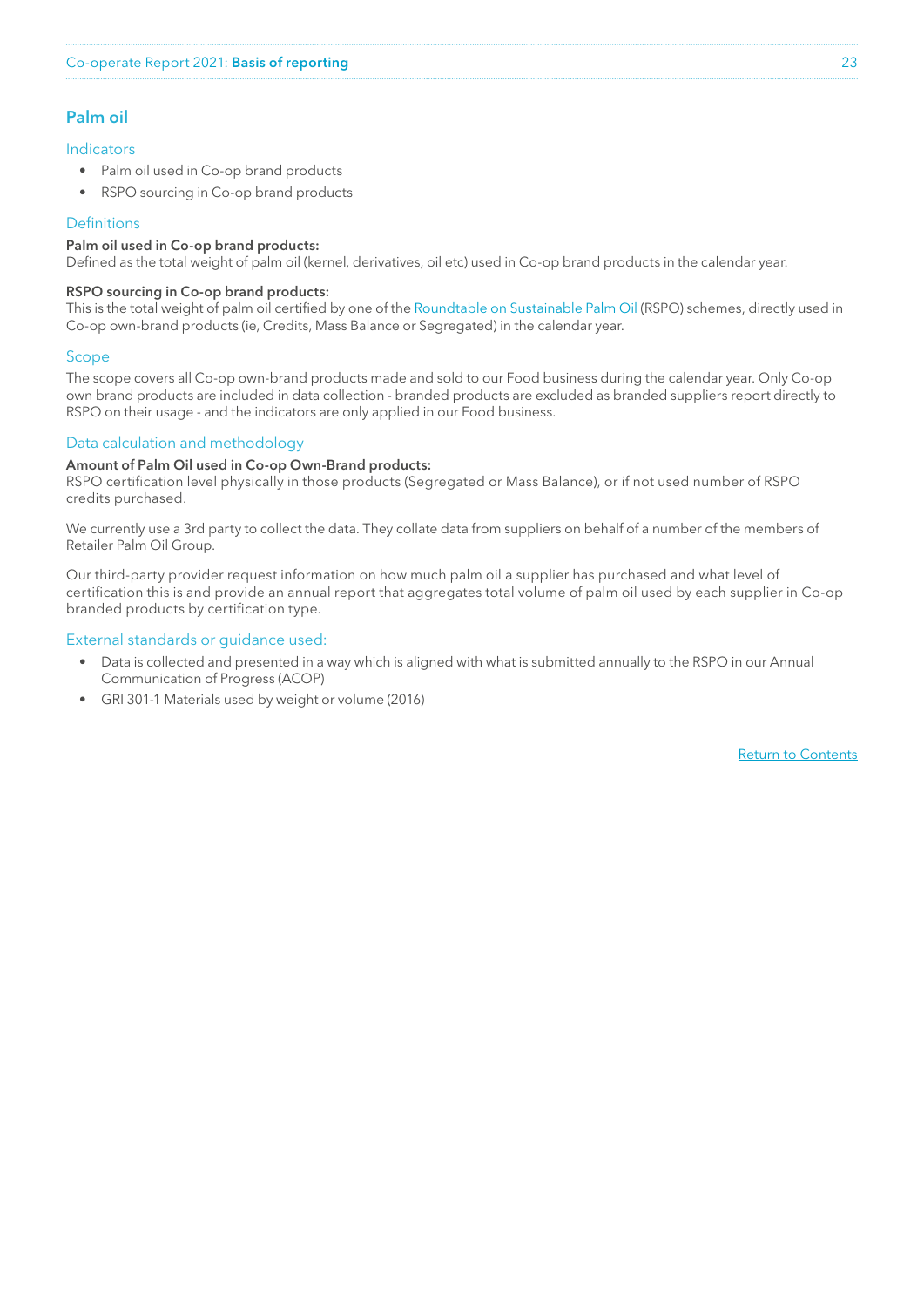### <span id="page-23-0"></span>Soy

### Indicators

• Footprint of embedded soy in supply chains of Co-op brand products

### **Definitions**

#### Soy used in Co-op brand products:

Defined as the total weight (tonnes) of soy embedded in Co-op brand products in the calendar year. This covers soy embedded through animal feed in the supply of fresh protein product, and products which use animal protein (including dairy and eggs), and soy as a direct ingredient.

We define (animal protein) ingredients as animal proteins in meat, dairy, or egg purchased directly for inclusion in a product. For example, 'cream' on purchase ledger. It excludes proteins that are embodied in other compound food products (e.g. chocolate containing milk) and by-products (e.g. fat, gelatine).

For soy as a direct ingredient we exclude soy lecithin.

### Scope

The scope covers all Co-op own-brand products made and sold to our Food business during the calendar year. Only Co-op own brand products are included in data collection - branded products are excluded and the indicators are only applied in our Food business.

### Data calculation and methodology

#### Amount of soy used in Co-op brand products:

We currently use a third party to collect the data for embedded soy in animal protein (fresh and as an ingredient). They collate data from suppliers on behalf of a number of the members of Retail Soy Group.

Our third-party provider request information on embedded soy used by suppliers and provide an annual report that aggregates total volume of soy used by each supplier in Co-op brand products.

For soy used as a direct ingredient this is estimated based on total sales for the calendar year and the amount of soy used as an ingredient within the products.

### External standards or guidance used:

- Data is collected and presented in a way which is aligned with what is submitted annually to the RTRS Report on Progress.
- GRI 301-1 Materials used by weight or volume (2016)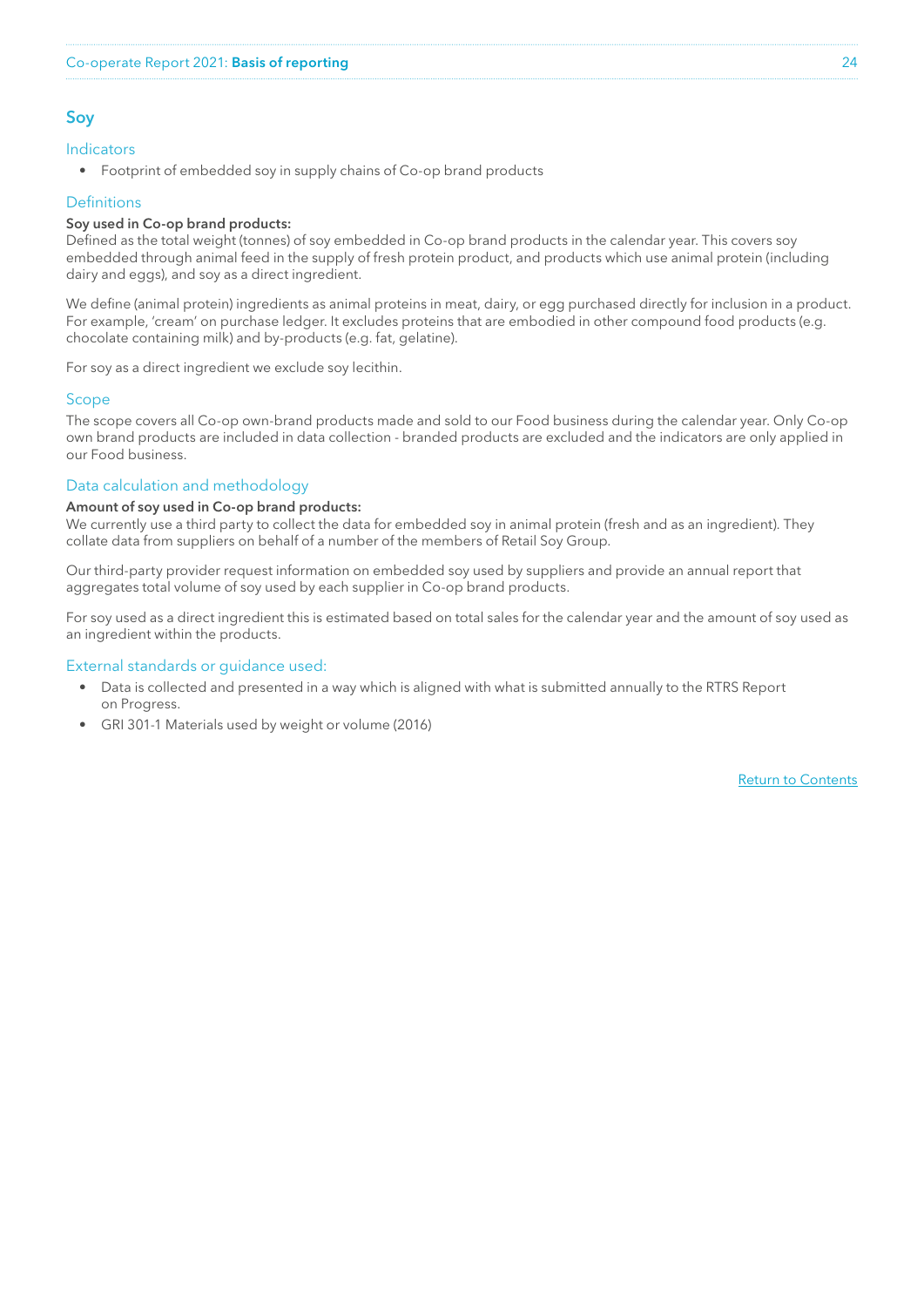### <span id="page-24-0"></span>Ethical trade

### Indicators

- Number of sites and workers on Sedex and location of audits
- Number of supplier training events completed
- Status of improvement actions from ethical audits completed

### Definitions

- We report the total number of supplying sites in all tiers that supply Co-op Food that actively supply at the point the data is reported and remain live suppliers, aggregated by continent. Discontinued suppliers are excluded. We report the number of workers in the reported supplying sites at the point the data is reported aggregated by continent. Discontinued suppliers are excluded.
- We report the total number of audits completed in the previous two calendar years at all the active (at time of reporting) supplying sites, aggregated by continent. Discontinued suppliers are excluded.
- We report the % of Tier 1 sites in a high-risk country with a valid audit at the point the data is reported.

All indicators relate to Co-op own brand suppliers of finished goods for sale in the Co-op food business only. For specific indicators we use the definitions below:

#### Number of sites and workers on Sedex and location of audits:

- By site, we mean site of employment, such as factory, packhouse, grower, etc.
- We define a Tier 1 site as a production site where goods are finished, ready for supply to, or sale by, the end company. A Tier 2 site is a production site that supplies goods or materials to a Tier 1 site for incorporation into the finished product. Sites 'beyond Tier 1' include sites at Tier 2 and further down the supply chain, depending on the nature and complexity of the supply chain.
- By worker, we mean any person directly or indirectly employed to work at that site.
- By Sedex, we mean the Supplier Ethical Data Exchange (Sedex), a web-based system which allows organisations to store information about labour standards within their business and to share this with one or more of their customers.
- By audits, we mean an ethical/social audit to measure, understand, report and ultimately improve an organisation's social and ethical performance based on the Ethical Trading Initiative (ETI) Base Code and International Labour Organisation standards.
- A valid audit means (as set out in our Supplier's Guide to the Co-op Ethical Trade programme) it is:
	- o Semi-announced
	- o Conducted by a third party
	- o A 'Sedex Members Ethical Trade Audit' (SMETA) or equivalent standard
	- o A 'Sedex Virtual Assessment'- introduced in 2020, this due diligence tool allows an auditor to assess the performance of a site remotely (where it cannot take place on site) through the use of video conferencing
	- o Less than two years old
- By high risk we mean countries that are stipulated as high risk in our Suppliers Guide to the Co-op's Ethical Trade Programme, based on independent expert knowledge of issues known to exist in countries.

#### Number of supplier training events completed:

- By training, we mean face-to-face or online events such as workshops, conferences and forums run by the Co-op Ethical Trade Team or training events sponsored by Co-op Food business for Co-op own-brand suppliers to build their knowledge of expectations with regards to their labour standards.
- We report the number of training events by country.
- We report the total number of delegates from supplying sites attending a training event.
- We report the number of supplying sites represented by delegates attending training events.
- Training data covers the calendar year.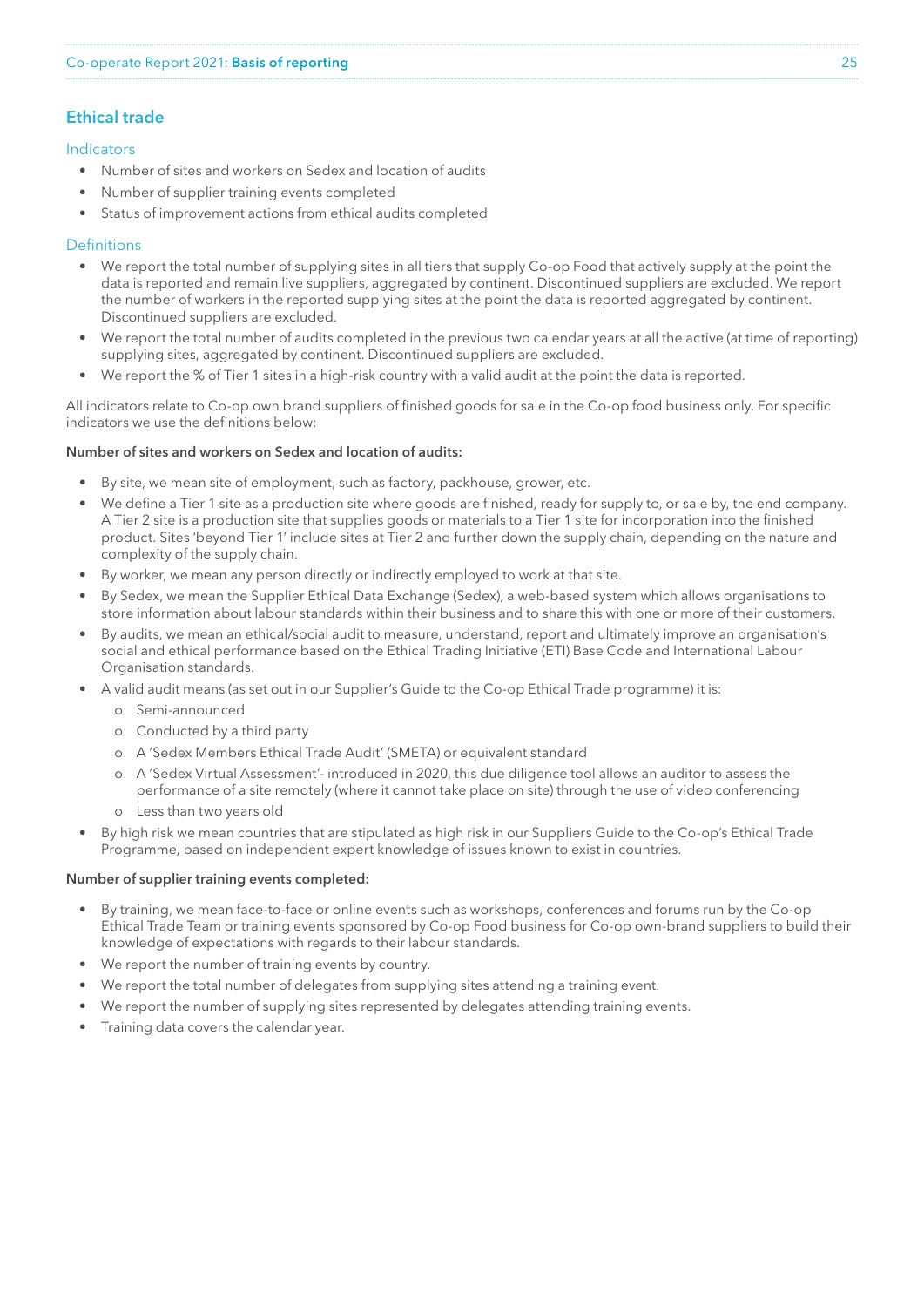#### Status of improvement actions from ethical audits completed:

- Data in this table is collated from valid audits completed in the last 2 years. Each column is split by 'Critical / major' and 'Minor' improvement actions as defined by the SMETA Non-Compliance Guidance (available to members only via the Sedex system):
	- o Critical / major (business critical/ critical/major non-conformances): Critical, severe or material breaches which represents a danger to workers/those on site or which constitutes a critical, severe or materials breach of workers' human rights or safety.
	- o Minor: An occasional or isolated problem. An issue which represents low risk to workers/those on site.
	- Improvement actions are split by ETI (Ethical Trading Initiative) provision in the Sound Sourcing Code that they cover.
- By improvement actions, we mean non-compliances raised in ethical audits and corrective actions completed to resolve issues.
- We report the number of improvement actions (non-compliances) raised by audits in the last two years. These totals are split out by:
	- o number of improvement actions (corrective actions) that have been reported as completed by the site AND the evidence has been verified by the auditor
	- o number of improvement actions that have been reported as completed by the site and will be verified by the auditor during the following calendar year
	- o number of improvement actions that are due to be completed by the site during the following calendar year
	- o number of overdue improvement actions

#### Scope

All indicators exclude branded products (ie, non-Co-op products).

### Number of sites and workers on Sedex and location of audits and Status of improvement actions from ethical audits completed:

Data covers active Co-op Food own-brand supplying sites in the scope of the Co-op Food Ethical Trade Monitoring Programme in the reported supplying sites at the point the data is reported and from audits covering the calendar year and the previous year.

Audit data is from valid audits conducted within the last two years (reporting year and previous calendar year).

### Number of supplier training events completed:

Data covers training events, conferences and forums run by the Co-op Ethical Trade Team or training events sponsored by Co-op for Co-op own-brand suppliers during the calendar year.

### Data calculation and methodology

#### Number of sites and workers on Sedex and location of audits:

The basis for indicators relating to sites, locations, audits and improvement actions is a supply chain report from Sedex.

Sedex create a bespoke supply chain report, which is the basis for the Co-op Food Ethical Trade Monitoring Programme.

As a condition of trade all Co-op own-brand Tier 1 production sites must:

- be registered on Sedex
- complete a self-assessment questionnaire
- and, if based in a high-risk country, conduct a valid ethical audit prior to supply.

This status report is supplied by Sedex on a monthly basis from a template compiled by the Co-op Ethical Trade team based on a bespoke specification. It is benchmarked on a monthly basis against Co-op's MyCore technical system to ensure that all active direct supplying sites are included in scope.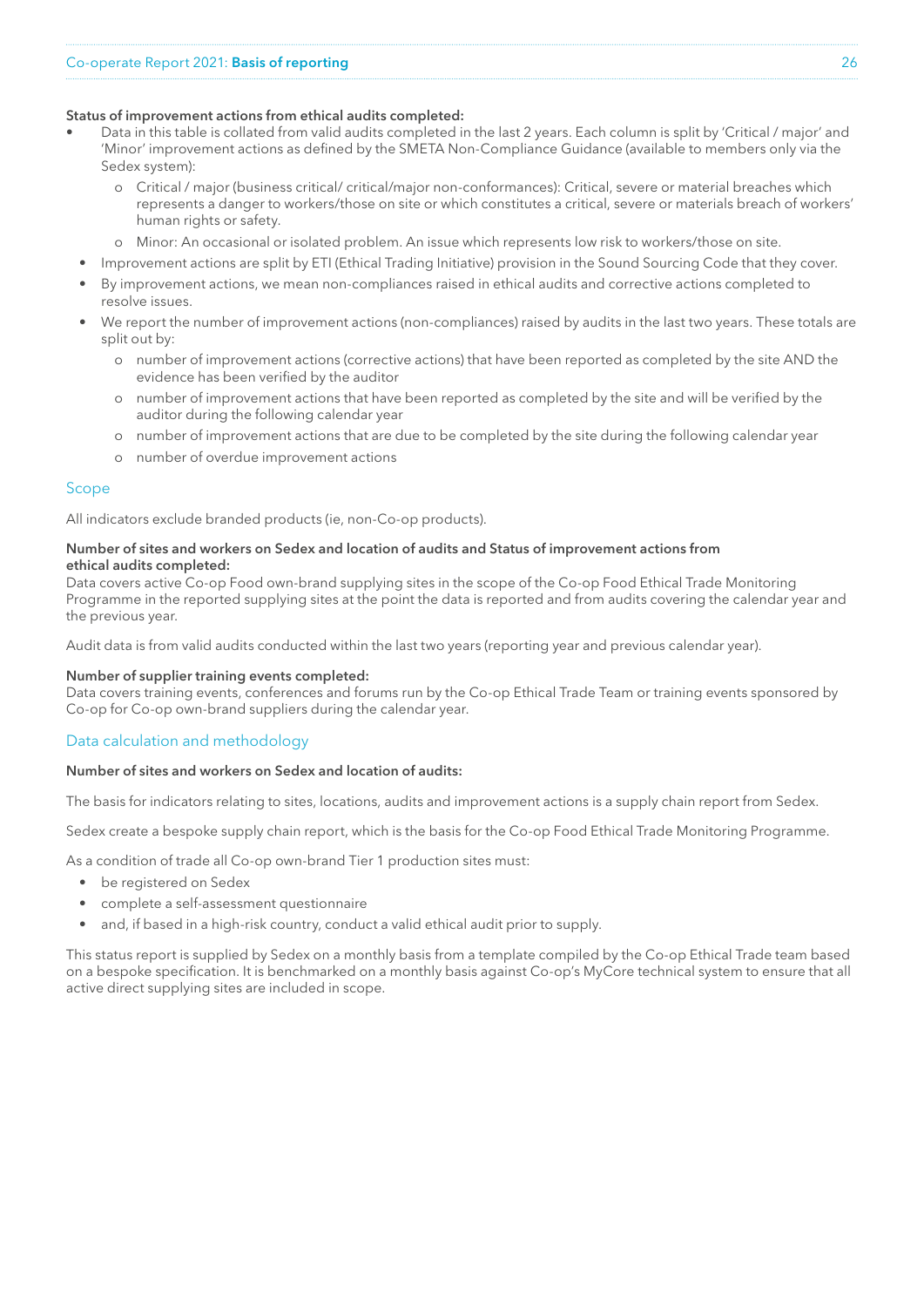### Co-operate Report 2021: Basis of reporting 27

Sites beyond tier 1 are included in the scope of the Co-op ethical trade programme where deemed necessary by the Ethical Trade Manager in consultation with Ethical Trade Officers, due to known ethical trade risks including the increased reliance on casual/temporary labour, media allegations etc. Information on Tier 2 sites is collected directly from direct suppliers, who upload supplier information into templates onto MyCore.

#### Number of supplier training events completed:

The basis of training data 'in person' events is an internal report maintained by the Co-op Food Ethical Trade Team. Registration data is collected using the Eventbrite web platform, which collects data on all areas required for reporting. Delegates are required to record they have attended training events via a sign in sheet, of which a copy is kept on file by the Co-op Ethical Trade Team. Data from the events is then compiled by the Ethical Trade Team into a central log.

For online events, registration data is collected using the Eventbrite web platform. Attendance reports are further downloaded from the host website to provide the number of delegates and suppliers who attended the event. Data is stored in a central log by the Ethical Trade Team.

Calculations of data are summarised under Definitions (above).

#### External standards or guidance used:

- The indicators measure supplier adherence to Co-op's commitments, as set out in our [Sound Sourcing Code of](https://assets.ctfassets.net/5ywmq66472jr/O29bUOmlEaCYWcMcWK4mA/d33047aff16ed42f48f443844a6c720f/Sound_Sourcing_Code_of_Conduct__SSCC__Dec_2017.pdf)  [Conduct](https://assets.ctfassets.net/5ywmq66472jr/O29bUOmlEaCYWcMcWK4mA/d33047aff16ed42f48f443844a6c720f/Sound_Sourcing_Code_of_Conduct__SSCC__Dec_2017.pdf) and our [Human Rights and Trade Policy.](https://www.co-operative.coop/ethics/human-rights-and-trade-policy)
- All audits provided to the Co-op Food must comply with the [SMETA guidance](https://www.sedexglobal.com/smeta-audit/), based on the [Ethical Trading Initiative](https://www.ethicaltrade.org/eti-base-code) [\(ETI\) Base Code](https://www.ethicaltrade.org/eti-base-code) and [International Labour Organisation](http://www.ilo.org/global/lang--en/index.htm) standards.
- GRI 407-1 Operations and suppliers in which the right to freedom of association and collective bargaining may be at risk.
- GRI 408-1 Operations and suppliers at significant risk for incidents of child labour.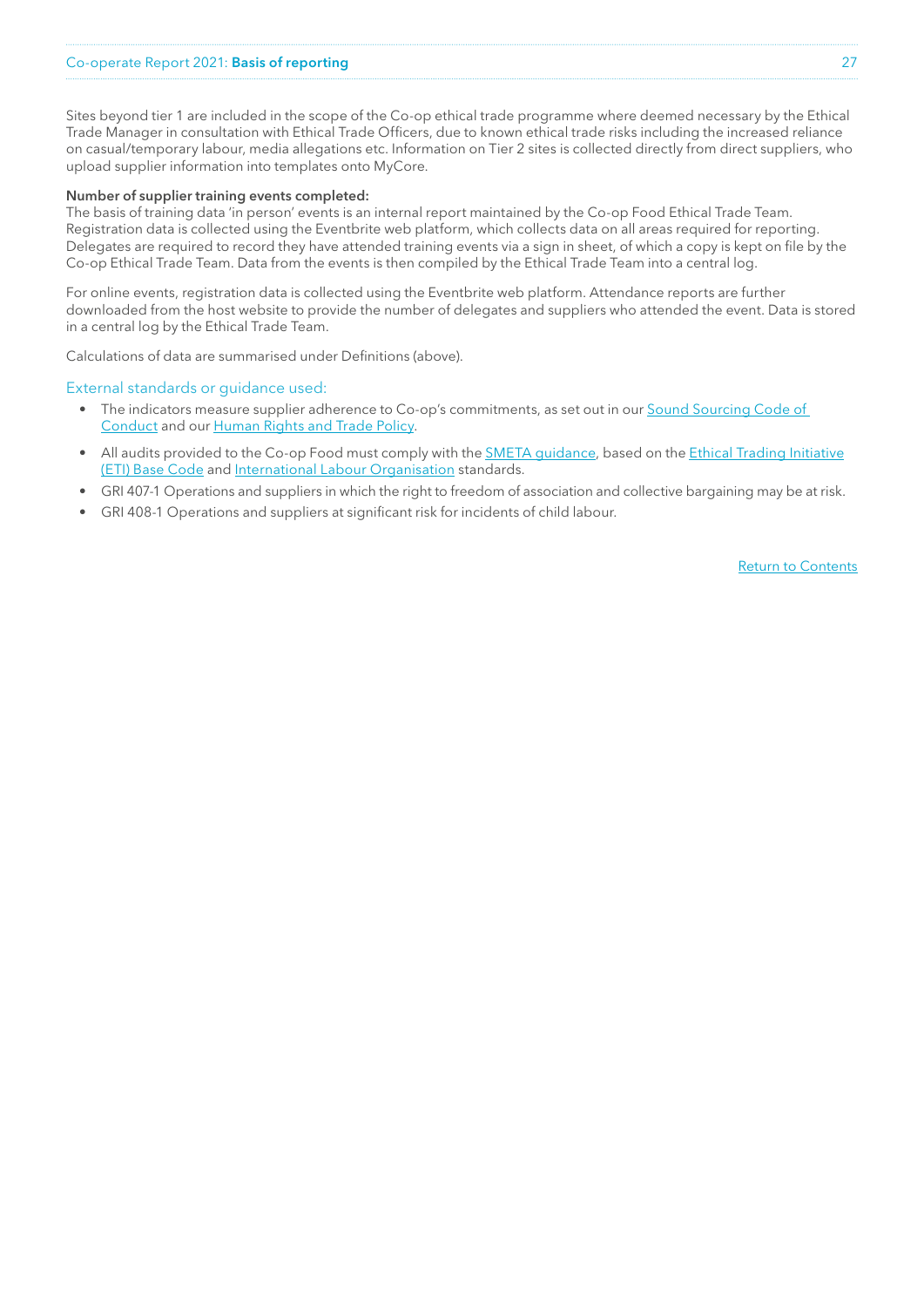# <span id="page-27-0"></span>Fairtrade

### Indicators

- Our commitment to Fairtrade across seven core categories
- Tonnage / Litres / Stems sold on Fairtrade terms
- Overall number of Fairtrade SKUs in the range
- Minimum number of Fairtrade SKUs in the range
- Our Leadership in Fairtrade
- Co-op % change in Fairtrade sales
- % Fairtrade market share

### **Definitions**

'Fairtrade' specifically refers to products which carry the internationally-recognised Fairtrade Mark and versions thereof. These products are certified in the UK by the [Fairtrade Foundation](https://www.fairtrade.org.uk/) and to the standards created and controlled by [Fairtrade International](https://www.fairtrade.net/).

'Fair Trade' refers the global movement that stands for trade between companies and producers in which fair prices are paid to the producers. Whilst recognising that 'Fairtrade' is the 'gold standard' in certification, Co-op also acknowledges that there are a small number of product and product ingredients sourced from 'lesser developed countries' for which certification by Fairtrade International does not exist. Co-op has therefore created a model to allow the development and labelling of own brand 'Fair Trade' products, outside of, but based on, the Fairtrade system.

#### Tonnage / Litres / Stems sold on Fairtrade terms:

The total volume of Fairtrade ingredients measured in Tonnes / Litres / Stems contained via products stocked at Co-op and wholesale partners in the calendar year. Includes Fairtrade-branded wine sales and Fair Trade Charcoal.

#### Overall number of Fairtrade products in the range:

The total number of Fairtrade products stocked in the Co-op in the calendar year. Including own label and branded lines.

#### Minimum number of Fairtrade SKUs in the range:

The number of Fairtrade products stocked in more than 99.5% of stores in the calendar year.

#### Our Leadership in Fairtrade:

Co-op's ranking of perceived leadership in Fairtrade as % in the calendar year. People who mention Co-op when asked 'Which UK business or retailer is the leader on Fairtrade?' in Co-op's Ethical Leadership survey. Questions in this survey are asked unprompted.

#### Co-op % change in Fairtrade sales:

The total increase or decrease in Fairtrade-certified sales made by Co-op in the calendar year versus the previous calendar year.

#### % Fairtrade market share:

Fairtrade-certified sales made by Co-op as % of total Fairtrade-certified sales made in the UK convenience sector in the calendar year.

#### Scope

#### Tonnage / Litres / Stems sold on Fairtrade terms

Data covers Fairtrade-certified products sold in the calendar year and Fair Trade Charcoal, endorsed by Traidcraft.

#### Overall number of Fairtrade SKUs in the range

Data covers total number of Fairtrade lines in the Co-op range in the calendar year.

#### Minimum number of Fairtrade SKUs in the range

Data covers number of Fairtrade lines in the Co-op range sold in more than 99.5% of Co-op stores in the calendar year.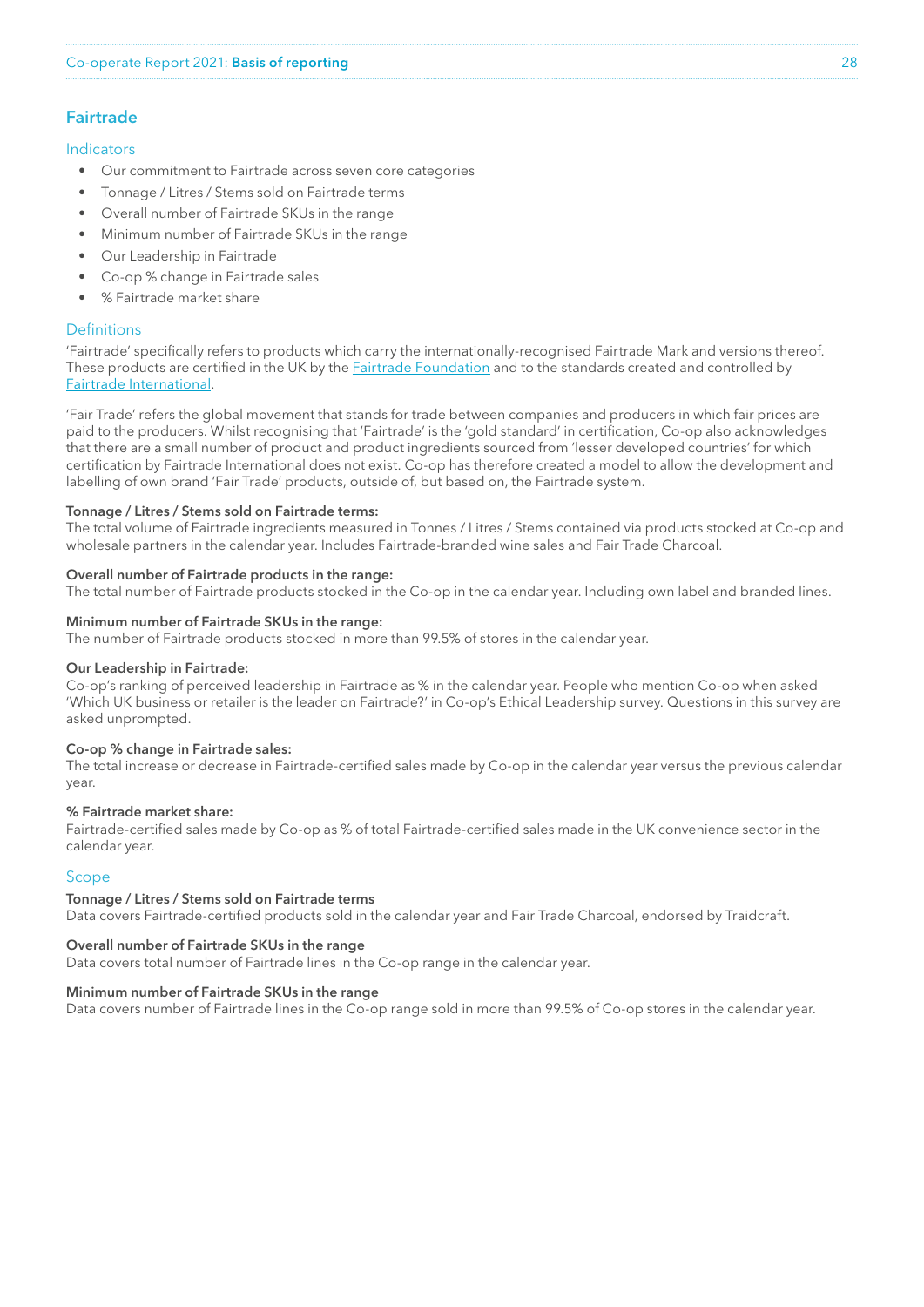#### Our Leadership in Fairtrade

Data covers % of people who mention Co-op when asked 'Which UK business or retailer is the leader on Fairtrade?' in Co-op's Ethical Leadership survey. Questions in this survey are asked unprompted. Highest perceived leadership on Fairtrade Co-op Ethical Leadership Research conducted by ICM Unlimited.

#### Co-op % change in Fairtrade sales

Data covers Fairtrade-certified sales made by Co-op and the total UK grocery market, as measured by [Kantar](https://www.kantar.com) for the calendar year.

Out of scope are products labelled 'Fair Trade' and 'fairly traded' unless they specifically carry the Fairtrade certification.

#### % Fairtrade market share

Data covers Fairtrade-certified sales made by Co-op and the total UK grocery market, as measured by [Kantar](https://www.kantar.com) for the calendar year.

Out of scope are products labelled 'Fair Trade' and 'fairly traded' unless they specifically carry the Fairtrade certification.

#### Data calculation and methodology

#### Tonnage / Litres / Stems sold on Fairtrade terms

Fairtrade Certified: An annual report is generated by the Fairtrade Foundation from the Fairtrade Connect system which reports total Fairtrade ingredient volumes for the Co-op in the calendar year. Includes Fairtrade-branded wine. The data is reported as provided by the Fairtrade Foundation.

Fair Trade Charcoal: An annual report is generated by Rectella which reports Fair Trade total Charcoal volume for the Co-op. The data is reported as provided by Rectella.

#### Overall number of Fairtrade SKUs in the range & Minimum number of Fairtrade SKUs in the range

An annual report is generated by Co-op which reports the total number of Fairtrade and Fair Trade SKUs sold in the calendar year. Includes depth of distribution (DOD) of Fairtrade range. Lines available in more than 99.5% of stores are in scope for the minimum number of Fairtrade SKUs in the range.

#### Our Leadership in Fairtrade

The Ethical Leadership survey is conducted online, interviewing a nationally representative sample of 2,000 GB adults (aged 18+). All questions are asked unprompted (i.e. respondents do not have a checklist, they answer with the business or retailer which is top of mind when asked about a range of ethics and sustainability issues). On the topic of Fairtrade, the question is "Which UK business or food retailer do you consider to be the leader on Fairtrade?". The answer which we report is the total % of the 2,000 respondents that mentioned Co-op. Conducted by ICM Unlimited.

#### % Fairtrade market share

A quarterly report is generated by Kantar which reports Fairtrade and total grocery sales/share for the Co-op and the total UK grocery market. The data is reported as provided by Kantar.

#### Co-op % change in Fairtrade sales:

The total increase or decrease in Fairtrade-certified sales made by Co-op in the calendar year versus the previous calendar year.

#### % Fairtrade market share:

Kantar measures retail sales (£) of Fairtrade products across the food retail and convenience food sectors in the UK. It calculates shares of the sales for each retailer.

Third party certification is governed by the **Fairtrade Foundation**.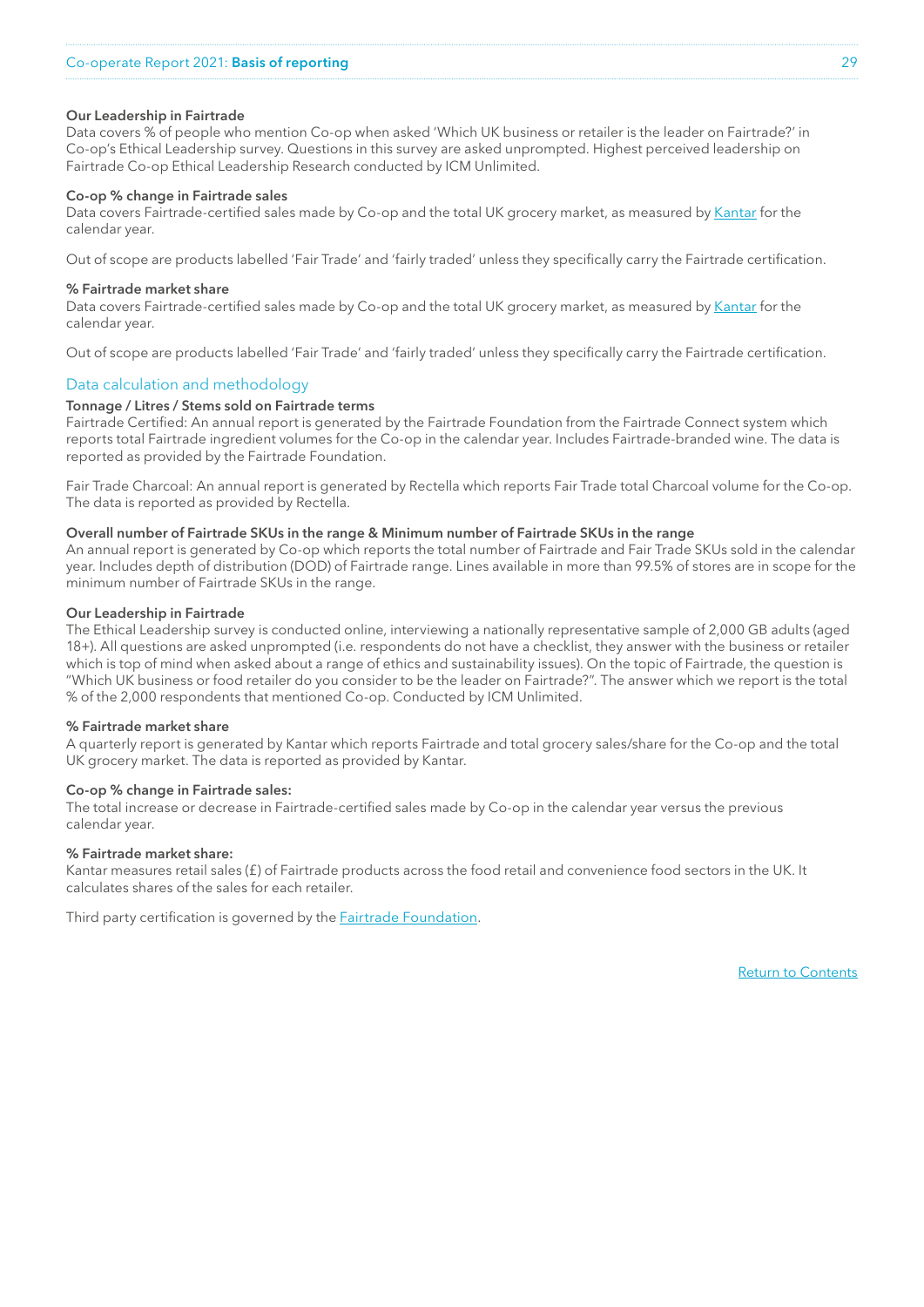### <span id="page-29-0"></span>Healthier products

### Indicator

• % Co-op branded food products with no red traffic light

### **Definitions**

### % Co-op branded food products with no red traffic light:

Our traffic light labelling provides nutrition information for our products at a glance. The colour coding allows customers to check if the product is low (green), medium (amber) or high (red) in fat, saturated fat, sugar and salt.

This indicator counts how many products do not have a high amount of one or more of these nutrients - fat, saturated fat, sugar, salt - as a percentage of the total number of products which carry traffic light labelling.

#### Scope

% Co-op branded food products with no red traffic light:Data relates only to Co-op brand, processed products which carry traffic light labelling.

It excludes the following products:

- non-processed food such as whole fruit and veg, and eggs
- alcohol
- non-food
- seasonal lines (due to them only being in the range for a limited period of time and excluding them is more reflective of our range throughout the year)

#### Data calculation and methodology

### % Co-op branded food products with no red traffic light:

The % of products with no red traffic lights divided by total number of products carrying traffic light labelling is counted twice a year. Total products carrying traffic light labelling is extracted from MyCore system which maintains product specifications including traffic light labelling.

Data is captured in June and December to cover spring/summer and then autumn/winter launches. We then take an average of the two figures. The reason for this is we generally see fewer red traffic lights in summer as we have more salads/lighter meals and then in autumn/winter we tend to see more red traffic lights as our products are more indulgent/hearty meals for the colder weather.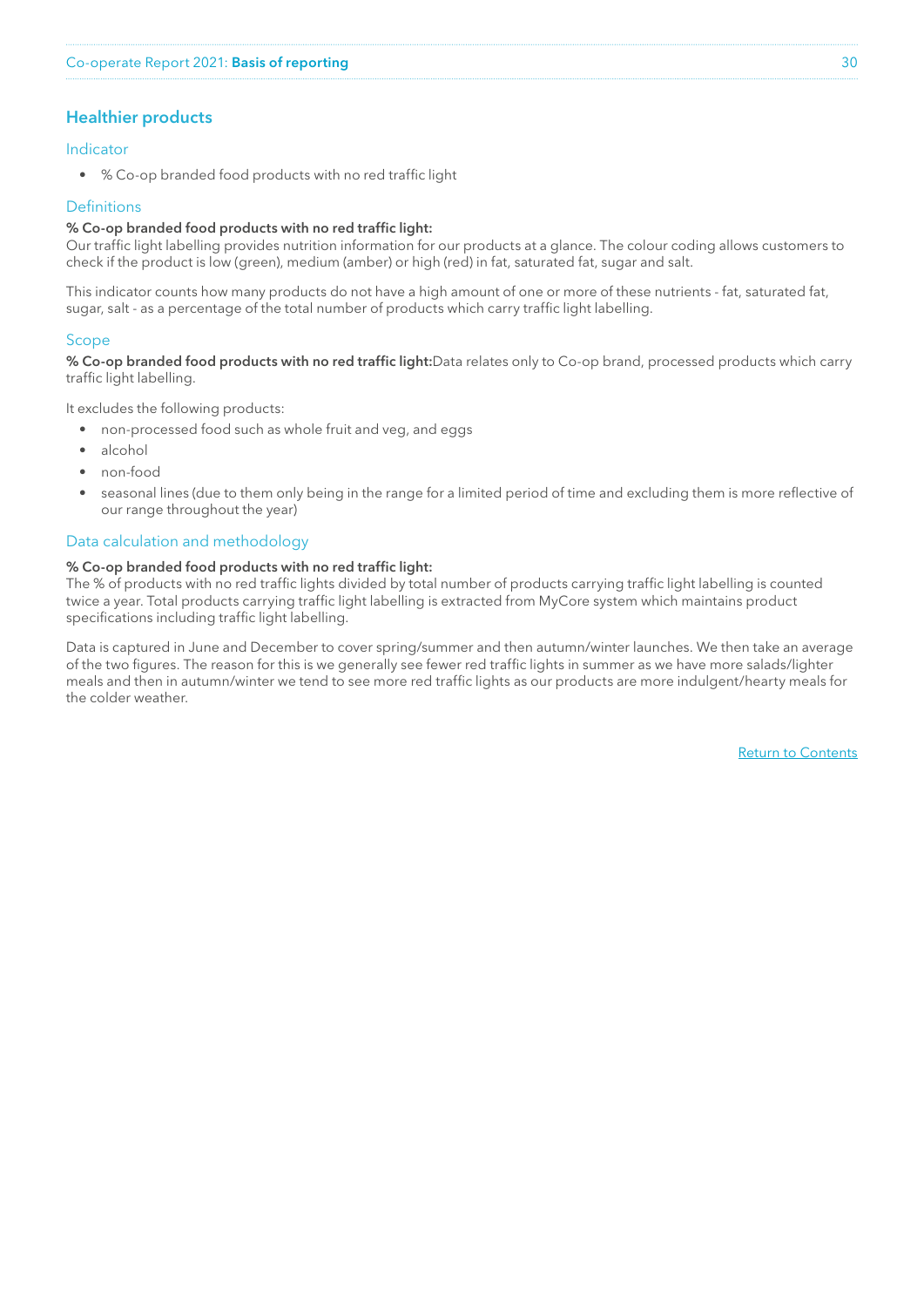### <span id="page-30-0"></span>Gender and Ethnicity

### Indicators

- % colleagues that are female
- % females in leadership roles
- % colleagues identified as belonging to an ethnic minority group
- % of our leaders from an ethnic minority background

#### **Definitions**

Leadership roles are defined as colleagues in the grade 1–5; for food store colleagues those in position of Team Manager or above.

### Scope

The scope of these indicators covers payrolled employees – total number of employees payrolled via Oracle, both active (including Full-time/Part-time, Regular/Temporary employees) and non-active (ie, on Maternity Leave, Paternity Leave, Adoption Leave, etc.).

It excludes Agency Temporary Workers ('Contingent Workers') eg those payrolled via recruitment agencies. This is in line with current reporting guidelines from the ONS and Gov.uk.

### Data calculation and methodology

### % colleagues that are female:

This is calculated as the number of payrolled employees (at 31 December) recorded in the Oracle system with Female Gender, divided by total payrolled employees recorded in Oracle.

#### % leaders that are female:

### % colleagues identified as belonging to an ethnic minority group

#### % of our leaders from an ethnic minority background

These three indicators are calculated based on feedback taken from our annual Talkback colleague survey.

### External standards or quidance used:

GRI 405-1 Diversity of governance bodies and employees (2016)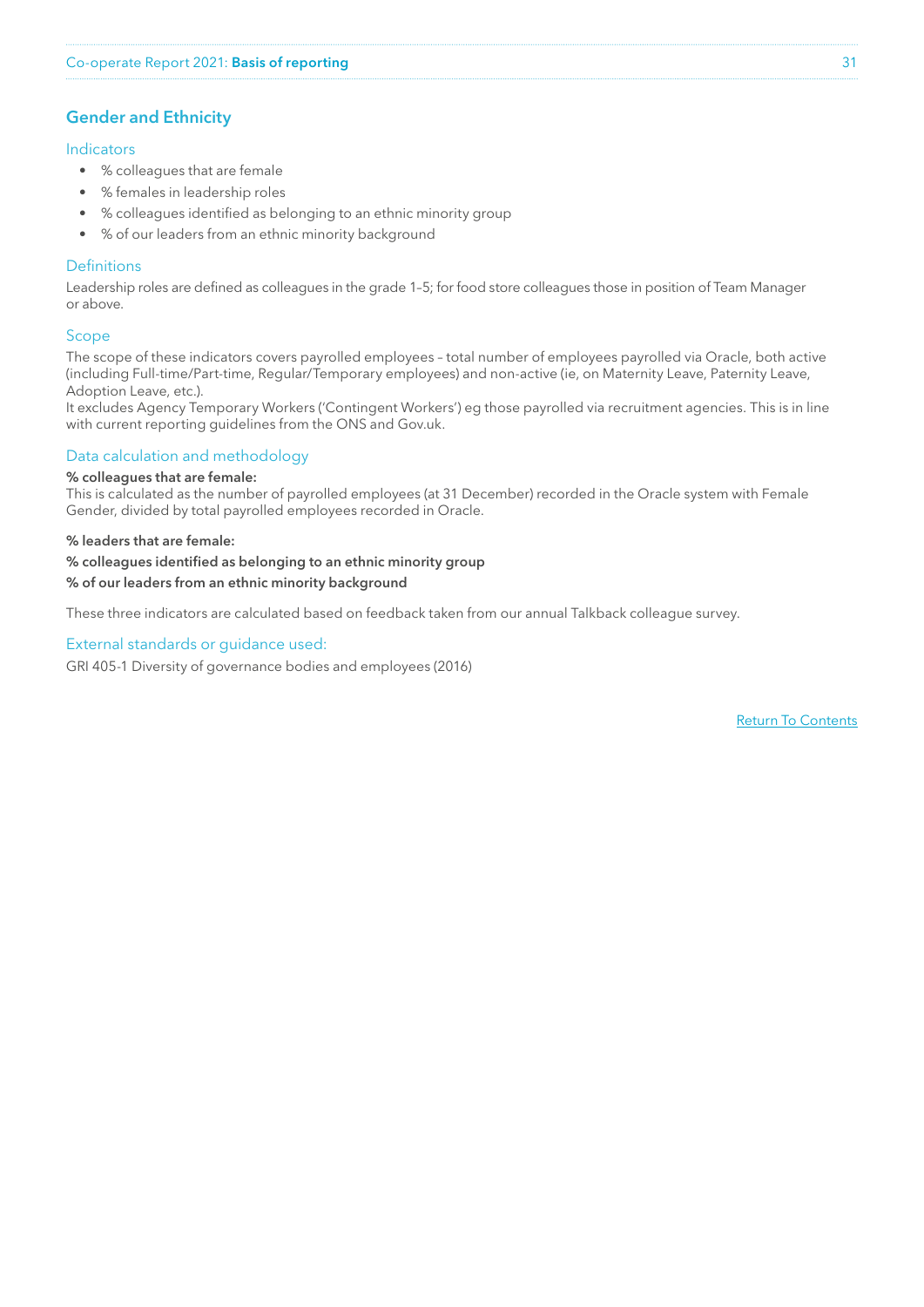### <span id="page-31-0"></span>Colleague age

### Indicators

• % colleagues in each age band

### **Definitions**

Age bands are defined as:

- 24 and under
- $25 34$
- $35 49$
- $50 64$
- 65 and over

As of end of calendar year.

### Scope

Payrolled employees – total number of employees payrolled via Oracle, both active (including Full-time/Part-time, Regular/ Temporary employees) and non-active (ie, on Maternity Leave, Paternity Leave, Adoption Leave, etc.)

Excludes Agency Temporary Workers ('Contingent Workers') such as those payrolled via recruitment agencies. This is in line with current reporting guidelines from the ONS and Gov.uk

### Data calculation and methodology

The indicator is calculated at the end of year. The age, in years, of payrolled Employees recorded in Oracle is calculated: (Effective Date – D.O.B)/365.25.

Number of employees in each age band (defined above) is expressed as a percentage of total payrolled Employees recorded in Oracle at 31 December.

There is no rounding applied.

### External standards or guidance used:

GRI 405-1 Diversity of governance bodies and employees (2016)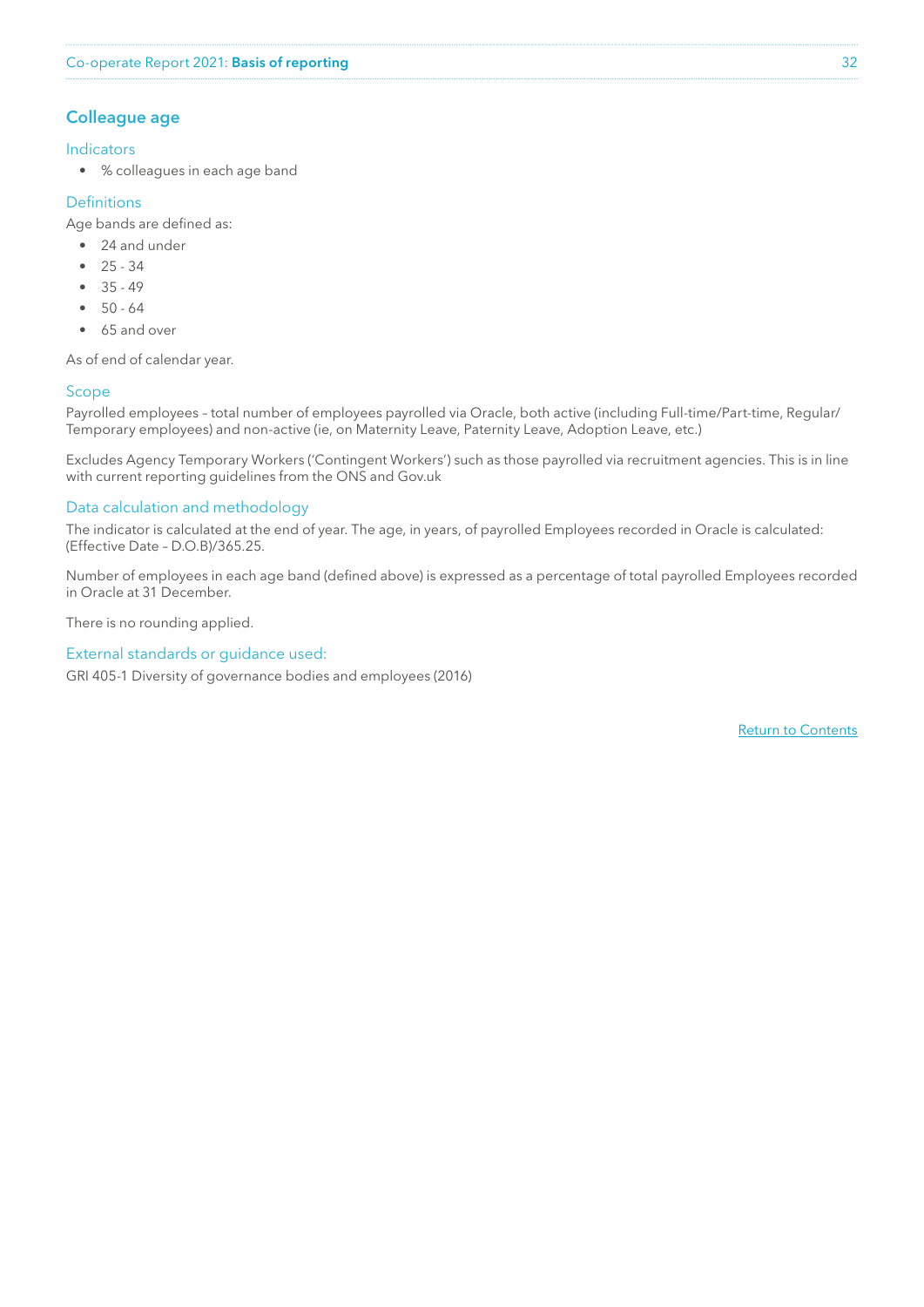### <span id="page-32-0"></span>Number of colleagues

### Indicators

• Total colleague headcount at calendar year end

### **Definitions**

Total headcount is defined as the number of payrolled employees at 31 December. It is the absolute headcount number and not the number of full-time equivalents.

### Scope

Data covers payrolled employees – total number of employees payrolled via Oracle, both active (including Full-time/Parttime, Regular/Temporary employees) and non-active (ie, on Maternity Leave, Paternity Leave, Adoption Leave, etc.).

Excludes Agency Temporary Workers ('Contingent Workers') such as those payrolled via recruitment agencies. This is in line with current reporting guidelines from the ONS and Gov.uk.

### Data calculation and methodology

Calculated as the total number of payrolled employees recorded in Oracle at calendar year end (31 December).

#### External standards or guidance used:

GRI 102-8 Information on employees and other workers (2016)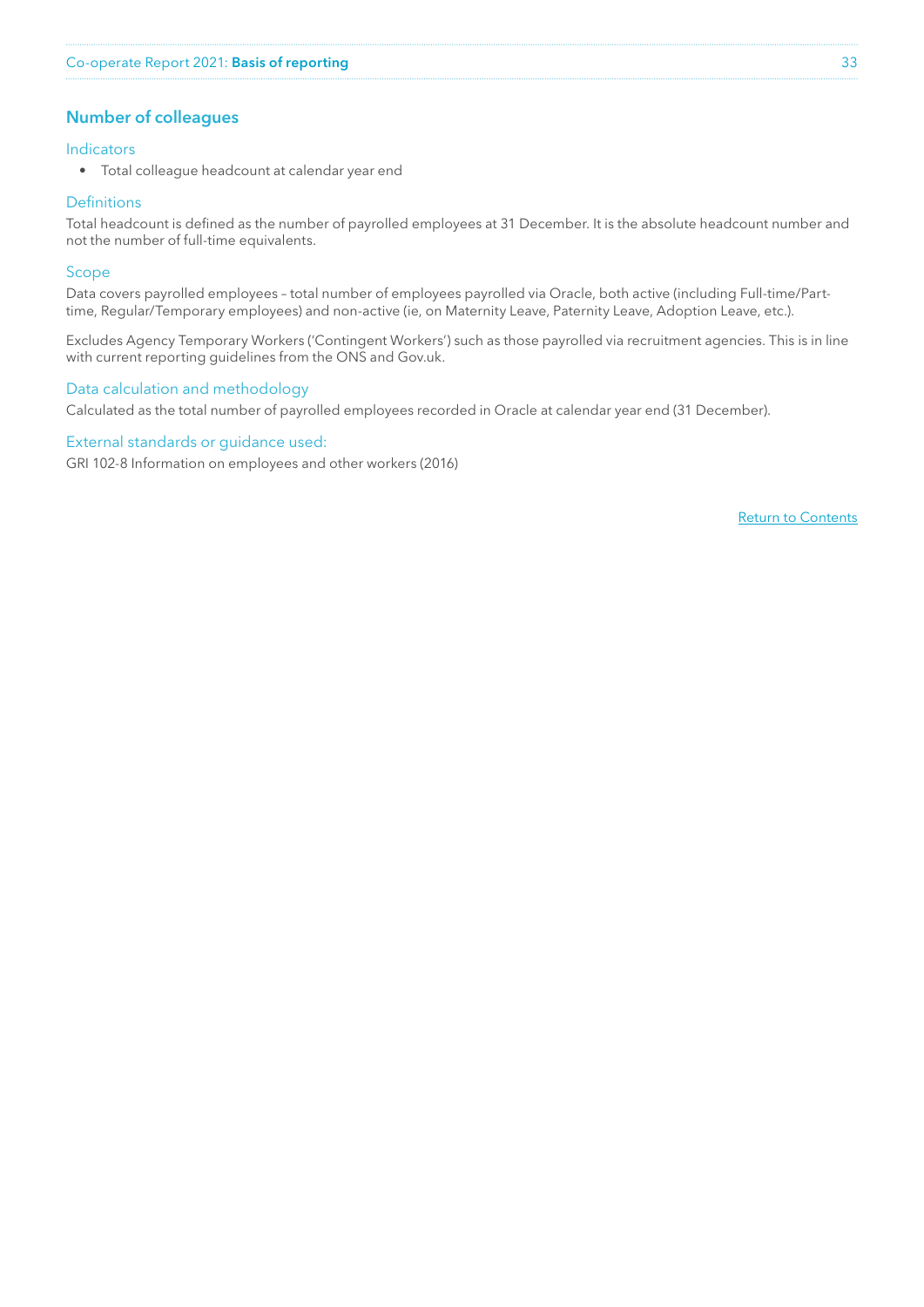### <span id="page-33-0"></span>Health and safety

### Indicators

- Number of non-reportable accidents
- Number of non-reportable accidents/100,000 colleagues
- Number of reportable accidents
- Number of reportable accidents/100,000 colleagues

### **Definitions**

#### Non-reportable accidents:

These are accidents (event resulting in injury or ill health) which have happened but are not legally reportable to the HSE (Health & Safety Executive, Government body).

#### Reportable accidents:

These are accidents which have happened and due to the severity of the accidents we have to report to the HSE as a RIDDOR (Reporting of Injuries, Diseases, and Dangerous Occurrence Regulations 2013).

#### The number of colleagues:

For these indicators the total number of colleagues is calculated as the total headcount of colleagues payrolled both through Oracle and the recruitment agency Rullion at calendar year end (31 December).

Accidents involving colleagues payrolled through any recruitment agency are recorded on our system, but we are only able to accurately include those from Rullion in the headcount (this is the majority of agency colleagues). As a result, we slightly over-report number of accidents per 100,000 colleagues.

### Scope

The data set is taken for the full calendar year.

The indicators cover all recorded colleague accidents, including accidents for Agency Temporary Workers ('Contingent Workers') payrolled via recruitment agencies.

It covers colleagues working in all properties for which we have operational control, including stores, petrol forecourts stores, funeral homes, depots and support centres. It also covers colleagues travelling for work (apart from commuting).

The scope excludes:

- Sickness incidents unless related to occupational health
- Accidents travelling as part of a colleague's commute to normal workplace
- Customers' accidents

### Data calculation and methodology

The data source is Co-op Incident Management System, currently '@Risk' moving to a cloud-based system 'MySafety (Sphera)'.

Colleagues self-report on the system. Data is reviewed by business units, and then by the Safety Team. We then run reports to produce the figures according to the scope and definitions identified above.

### • Number of non-reportable accidents/100,000 colleagues and Number of reportable accidents/100,000 colleagues:

Calculation for these indicators is:

Number of accidents/(total end of year headcount/100,000)

To understand the level of accidents occurring a comparable data set is used by way of 100,000 colleagues which helps demonstrate if we as an organisation are becoming safer (or not).